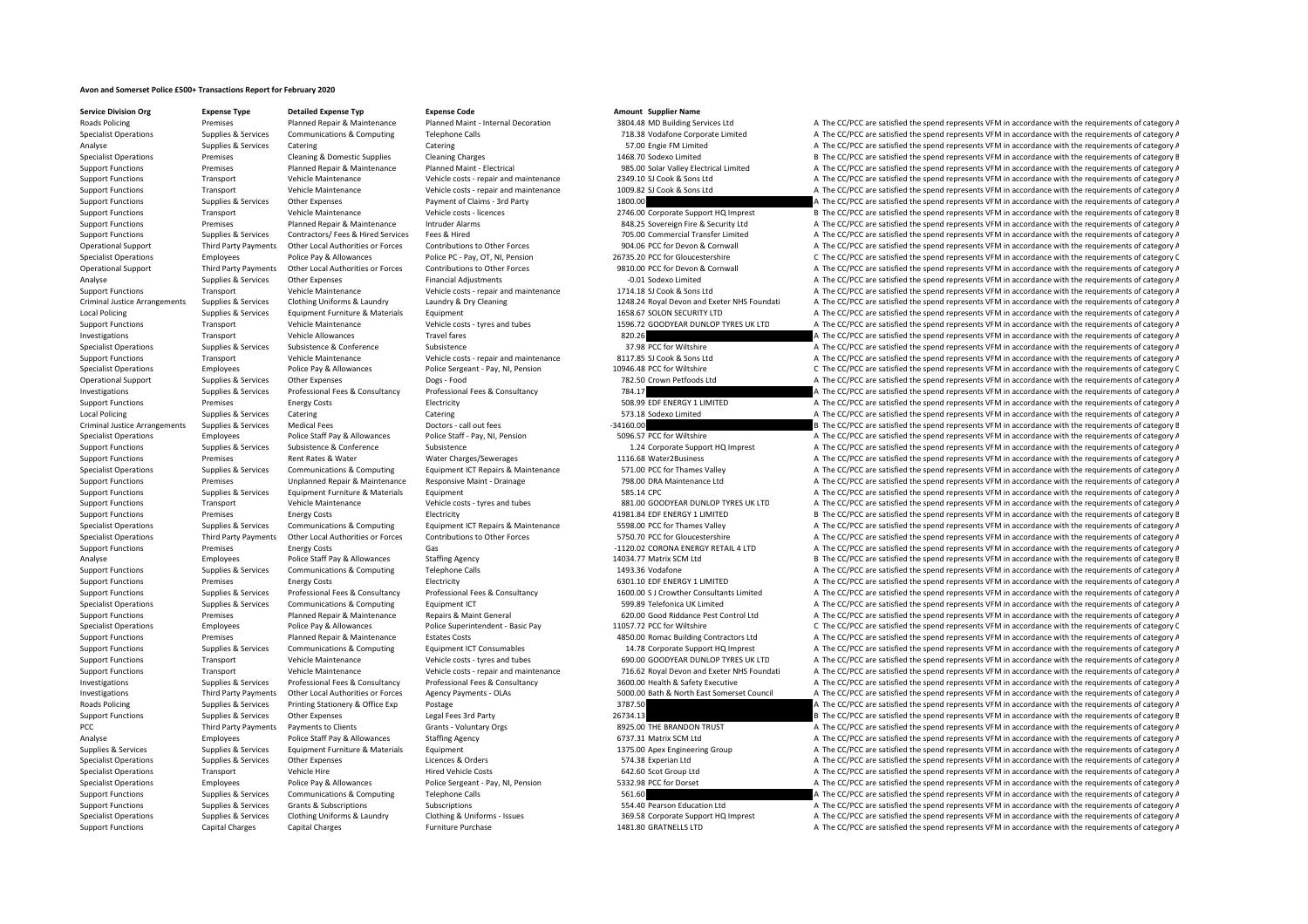Specialist Operations Transport Vehicle Maintenance Vehicle costs ‐ fuel 44.42 Corporate Support HO Imprest A The CC/PCC are satisfied the spend represents VFM in accordance with the requirements of category A Support Functions Premises Planned Repair & Maintenance Servicing - Mechanical Plant 1149.37 Integral UK Ltd A The CC/PCC are satisfied the spend represents VFM in accordance with the requirements of category A The Cordina Support Functions Premises Premises Unplanned Repair & Maintenance Responsive Maint - Internal Wall or Door at a version and the comparable to the CC/PCC are satisfied the spend represents VFM in accordance with the requir Support Functions Supplies a Supplies Concerning Constructions A The Constructions Concerning Constr<br>A The CC/PCC are satisfied the spend represents VFM in accordance with the requirements of category A Support Functions Supplies & Services Communications & Computing Equipment ICT 27913.08 Telefonica UK Limited B The CC/PCC are satisfied the spend represents VFM in accordance with the requirements of category B Supplies & Services Communications & Computing Equipment ICT Hardware Purch 1425.99 ATOS IT Services Uk Ltd A The CC/PCC are satisfied the spend represents VFM in accordance with the requirements of category A Support Functions Premises Planned Repair & Maintenance Fire Alarms 1395.48 Sovereign Fire & Security Ltd A The CC/PCC are satisfied the spend represents VFM in accordance with the requirements of category A Support Functions Supplies & Services Communications & Computing Telephone Calls 1388.78 Vodafone 1388.78 Vodafone A The CC/PCC are satisfied the spend represents VFM in accordance with the requirements of category A The C Support Functions Premises Planned Repair & Maintenance Servicing • Mechanical Plant 2630.28 Integral UK Ltd A The CC/PCC are satisfied the spend represents VFM in accordance with the requirements of category A Support Functions Third Party Payments Other Local Authorities or Forces Contributions to Other Forces A994.71 PCC for Gloucestershire A The CC/PCC are satisfied the spend represents VFM in accordance with the requirements Specialist Operations Supplies & Services Equipment Furniture & Materials Equipment expecialist Equipment 99.00 Corporate Support HQ Imprest A The CC/PCC are satisfied the spend represents VFM in accordance with the requir Specialist Operations Supplies & Services Subsistence Subsistence Subsistence Subsistence Subsistence Subsistence Subsistence Subsistence Subsistence Subsistence Subsistence Subsistence Subsistence Subsistence Subsistence Support Functions Transport Vehicle Maintenance Vehicle costs ‐ repair and maintenance 1035.15 SJ Cook & Sons Ltd A The CC/PCC are satisfied the spend represents VFM in accordance with the requirements of category A The CO Support Functions Transport Vehicle Allowances Travel fares 23.50 Corporate Support HQ Imprest A The CC/PCC are satisfied the spend represents VFM in accordance with the requirements of category A Support Functions Supplies & Services Other Expenses Courses Fees Courses Fees 750.00 Brigstowe A The CC/PCC are satisfied the spend represents VFM in accordance with the requirements of category A The CC/PCC are satisfied Investigations Supplies & Services Other Expenses Courses Fees Courses Fees and Courses Fees 6500.00 PA Consulting Services Ltd A The CC/PCC are satisfied the spend represents VFM in accordance with the requirements of cat A The CC/PCC are satisfied the spend represents VFM in accordance with the requirements of category A Roads Policing Supplies & Services Printing Stationery & Office Exp Postage 2013 2013-14 2 3195.42 A The CC/PCC are satisfied the spend represents VFM in accordance with the requirements of category A Support Functions Premises Planned Repair & Maintenance Estates Costs 1431.00 DRA Maintenance Ltd A The CC/PCC are satisfied the spend represents VFM in accordance with the requirements of category A Investigative Support Supplies & Services Capital Charges Forensic Science Services Forensic Science Services 3308.50 Orchid Cellmark Ltd A The CC/PCC are satisfied the spend represents VFM in accordance with the requireme Support Functions Supplies & Services Equipment Furniture & Materials Equipment Functions Equipment Support Equipment Equipment Equipment Supplies and the Services Equipment A The CONSTANT A The CC/PCC are satisfied the sp Roads Policing Supplies & Services Printing Stationery & Office Exp Postage 4268.34 A The CC/PCC are satisfied the spend represents VFM in accordance with the requirements of category A Supplies & Services Professional Fees & Consultancy Professional Fees & Consultancy Professional Fees & Consultancy Professional Fees & Consultancy Professional Fees & Consultancy Professional Fees & Consultancy Profession PCC The CC/PCC are satisfied the spend represents VFM in accordance with the requirements of category A The CC/PCC are satisfied the spend represents VFM in accordance with the requirements of category A Investigative Support Supplies & Services Other Expenses Courses Fees 850.00 Orchid Cellmark Ltd A The CC/PCC are satisfied the spend represents VFM in accordance with the requirements of category A Specialist Operations Premises Premises Rent Rates & Water Rents Rents Rents Rents Rents Rents Rents Rents Rent Rents Rents Rent Rents Rents Rent Rents Rent Rents Rent Rent Rent Rents Rent Rents Rents Rents Rent Rents Rent PCC Third Party Payments Payments Clients Grants Voluntary Orgs 37147.25 Barnardos B The CC/PCC are satisfied the spend represents VFM in accordance with the requirements of category B Support Functions Supplies & Services Capital Charges Forensic Science Services Forensic Science Services 729.30 Alere Toxicology PLC A The CC/PCC are satisfied the spend represents VFM in accordance with the requirements Criminal Justice Arrangements Supplies & Services Medical Fees Doctors - call out fees Doctors - call out fees 154875.65 C The CC/PCC are satisfied the spend represents VFM in accordance with the requirements of category C PCC Third Party Payments Payments to Clients Grants Voluntary Orgs 21244.34 Swan Advocacy Network B The CC/PCC are satisfied the spend represents VFM in accordance with the requirements of category P Specialist Operations Transport Vehicle Maintenance Vehicle costs ‐ repair and maintenance 384.71 PCC for Devon & Cornwall A The CC/PCC are satisfied the spend represents VFM in accordance with the requirements of category Support Functions Capital Charges Capital Charges ICT Equipment Purchase 1503.34 Glide Student & Residential Ltd A The CC/PCC are satisfied the spend represents VFM in accordance with the requirements of category A Analyse Transport Vehicle Allowances Travel fares 18261.20 18261.20 B The CC/PCC are satisfied the spend represents VFM in accordance with the requirements of category B Local Policing Third Party Payments Other Local Authorities or Forces Agency Payments - OLAs 9628.73 Avon Fire & Rescue A The CC/PCC are satisfied the spend represents VFM in accordance with the requirements of category A Support Functions Supplies & Services Grants & Subscriptions Subscriptions Subscriptions Subscriptions Subscriptions Subscriptions and the Services of the Services of the Spend represents VFM in accordance with the require Investigative Support Supplies & Services Capital Charges Forensic Science Services 16336.70 Key Forensic Services Ltd B The CC/PCC are satisfied the spend represents VFM in accordance with the requirements of category B Support Functions Supplies & Services Other Expenses Legal Costs & Services Services 5875.00 A The CC/PCC are satisfied the spend represents VFM in accordance with the requirements of category A Supplies & Services Contractors/ Fees & Hired Services Fees & Hired - Cleaning Cells/Vens 7.00 Corporate Support HQ Imprest A The CC/PCC are satisfied the spend represents VFM in accordance with the requirements of categor Disused Premises Premises Premises Rent Rates & Water Rents Rents Rents Rents Rents Rents Rents Rents Rents Rents 2129.93 Hambridge Ltd A The CC/PCC are satisfied the spend represents VFM in accordance with the requirement Supplies & Services Communications & Computing Equipment ICT Repairs & Maintenance 1500.00 Axios Systems Plc A The CC/PCC are satisfied the spend represents VFM in accordance with the requirements of category A Criminal Justice Arrangements Supplies & Services Medical Fees Doctors - call out fees 157232.92 C The CC/PCC are satisfied the spend represents VFM in accordance with the requirements of category C Support Functions Transport Vehicle Maintenance Vehicle Costs - repair and maintenance 1088.86 Calibration & Consultancy Services A The CC/PCC are satisfied the spend represents VFM in accordance with the requirements of c Operational Support Supplies & Services Other Expenses Helicopter charge Helicopter charge 192543.00 P & CC for West Yorkshire C The CC/PCC are satisfied the spend represents VFM in accordance with the requirements of cate Roads Policing Transport Vehicle Allowances Travel fares Travel fares and the CORPORT A The CC/PCC are satisfied the spend represents VFM in accordance with the requirements of category A Support Functions Transport Vehicle Allowances Travel fares Travel fares S24.97 Corporate Support HQ Imprest A The CC/PCC are satisfied the spend represents VFM in accordance with the requirements of category A Support Functions Supplies & Services Communications & Computing Equipment ICT 6859.09 Telefonica UK Limited A The CC/PCC are satisfied the spend represents VFM in accordance with the requirements of category A Support Functions Third Party Payments Other Local Authorities or Forces Contributions to Other Forces A568.75 PCC for Gloucestershire A The CC/PCC are satisfied the spend represents VFM in accordance with the requirements Specialist Operations Employees Police Pay & Allowances Police Cargeant - Pay, OT, NI, Pension 16308.59 PCC for Gloucestershire C The CC/PCC are satisfied the spend represents VFM in accordance with the requirements of cat Specialist Operations Premises Premises Anti-Rates & Water Landlords Service Charge 2221.51 Workman LLP A The CC/PCC are satisfied the spend represents VFM in accordance with the requirements of category A The Computer Cha Local Policing Supplies & Services Equipment Furniture & Materials Equipment Operational 2387.94 WYBONE LTD A The CC/PCC are satisfied the spend represents VFM in accordance with the requirements of category A Criminal Justice Arrangements Supplies & Services Equipment Furniture & Materials Equipment Surveillance except and the S826.60 Sonic Communications (INT) Ltd A The CC/PCC are satisfied the spend represents VFM in accordan Criminal Justice Arrangements Supplies & Services Clothing Uniforms & Laundry Laundry A Dry Cleaning Materian Materia 1251.17 Royal Devon and Exeter NHS Foundati A The CC/PCC are satisfied the spend represents VFM in accor Specialist Operations Employees Police Staff Pay & Allowances Police Staff - Pay, OT, NI, Pension 13126.91 PCC for Gloucestershire C The CC/PCC are satisfied the spend represents VFM in accordance with the requirements of Support Functions Transport Vehicle Maintenance Vehicle costs – tyres and tubes 957.00 GOODYEAR DUNLOP TYRES UK LTD A The CC/PCC are satisfied the spend represents VFM in accordance with the requirements of category A Inve Investigative Support Supplies & Services Capital Charges Forensic Science Services Forensic Science Services 3877.90 Orchid Cellmark Ltd A The CC/PCC are satisfied the spend represents VFM in accordance with the requireme Support Functions Supplies & Services Equipment Furniture & Materials Equipment Anterials Equipment Supplies & Services Equipment Buncticles A The CC/PCC are satisfied the spend represents VFM in accordance with the requir Support Functions Supplies & Services Subsistence & Conference Subsistence Subsistence Subsistence Subsistence Subsistence Subsistence Subsistence Subsistence Subsistence Subsistence Subsistence Subsistence Subsistence Sub Support Functions Premises Rent Rates & Water Rents Rents Rents 2666.66 BATH & NORTH EAST SOMERSET COUNCIL A The CC/PCC are satisfied the spend represents VFM in accordance with the requirements of category A Criminal Justice Arrangements Supplies & Services Other Expenses Maintenance of dogs/cats Maintenance of dogs/cats 1228.60 A The CC/PCC are satisfied the spend represents VFM in accordance with the requirements of category Support Functions Supplies & Services Subsistence & Conference Hospitality Hospitality 4.28 Corporate Support HQ Imprest A The CC/PCC are satisfied the spend represents VFM in accordance with the requirements of category A Local Policing Supplies & Services Grants & Subscriptions Subscriptions Subscriptions 2500.00 Stonewall Equality Ltd A The CC/PCC are satisfied the spend represents VFM in accordance with the requirements of category A Specialist Operations Supplies & Services Other Expenses Reward Scheme Reward Scheme 200.00 Corporate Support HQ Imprest A The CC/PCC are satisfied the spend represents VFM in accordance with the requirements of category A A The CC/PCC are satisfied the spend represents VFM in accordance with the requirements of category A Support Functions Premises Energy Costs Gas Gas Function Content Content Accordance with the requirements of category E Operational Support Employees Police Pay & Allowances Police PC - Pay, OT, NI, Pension 5021.02 PCC for Wiltshire C The CC/PCC are satisfied the spend represents VFM in accordance with the requirements of category C Roads Policing Supplies & Services Printing Stationery & Office Exp Stationery 60fice Exp Stationery 640.20 Pitney Bowes Ltd A The CC/PCC are satisfied the spend represents VFM in accordance with the requirements of catego Specialist Operations Transport Vehicle Maintenance Vehicle Costs - repair and maintenance 66.74 Corporate Support HQ Imprest A The CC/PCC are satisfied the spend represents VFM in accordance with the requirements of categ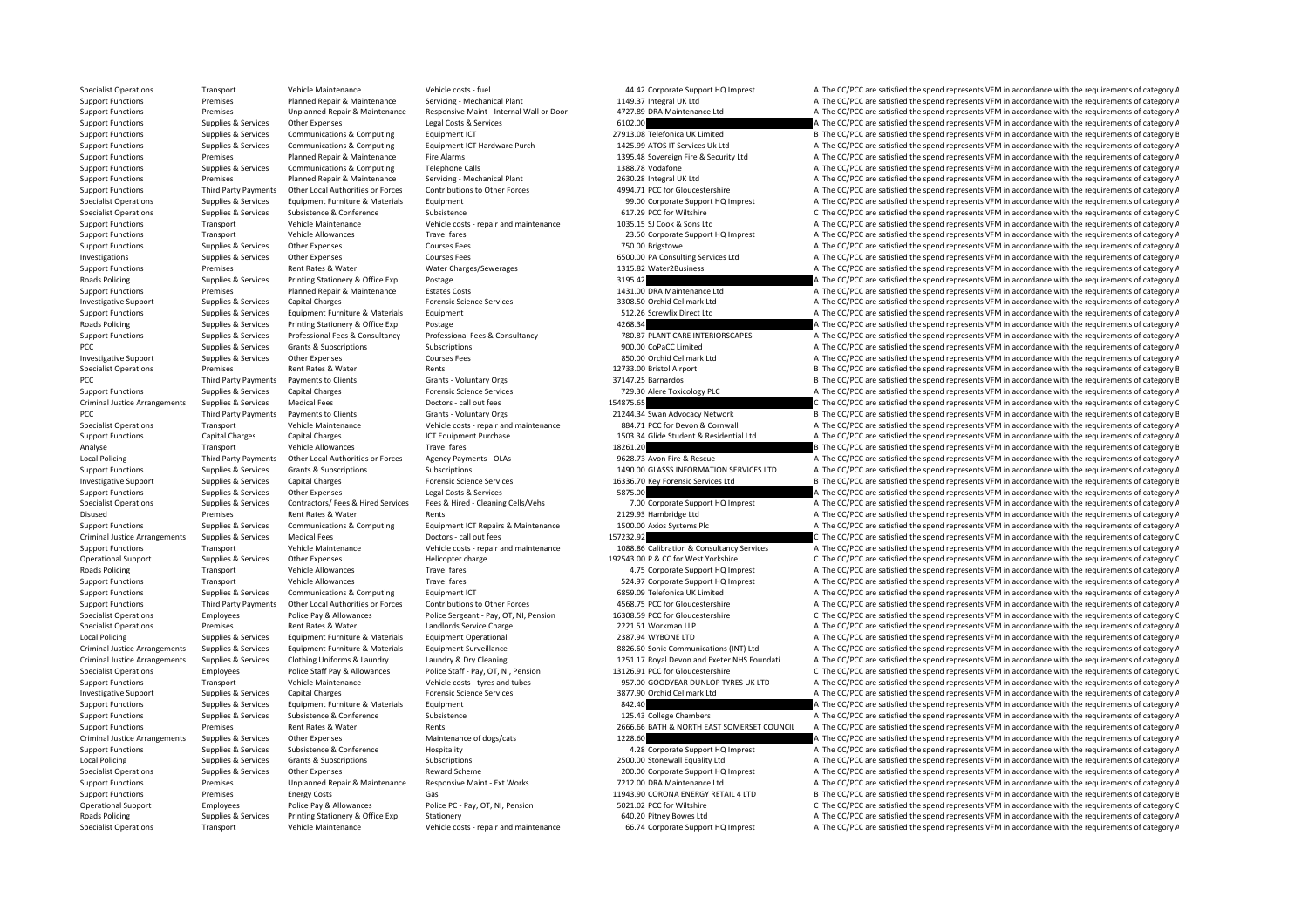Specialist Operations Supplies & Services Capital Charges Forensic Science Services 92.38 Key Forensic Services 1.1 a The CC/PCC are satisfied the spend represents VFM in accordance with the requirements of category A Support Functions Transport Vehicle Allowances Travel fares Travel fares 182.23 Corporate Support HQ Imprest A The CC/PCC are satisfied the spend represents VFM in accordance with the requirements of category A Specialist Operations Supplies & Services Contractors/Fees & Hired Services Fees & Hired Contractors Fees & Hired Contractors Fees & Hired Services Fees & Hired Contractors Fees & Hired Contractors Fees & Hired Contractors Disused Supplies & Services Printing Stationery & Office Exp Printing Printing 4686.28 Xerox (UK) Ltd A The CC/PCC are satisfied the spend represents VFM in accordance with the requirements of category A Support Functions Premises Planned Repair & Maintenance Planned Maint - External works 1059.00 Sign Efex Ltd A The CC/PCC are satisfied the spend represents VFM in accordance with the requirements of category A Specialist Operations Supplies & Services Subsistence & Conference Accommodation Accommodation 2845.57 PCC for South Wales A The CC/PCC are satisfied the spend represents VFM in accordance with the requirements of category Support Functions Supplies & Services Other Expenses Legal Costs & Services Legal Costs & Services A The COD Costs and The CC/PCC are satisfied the spend represents VFM in accordance with the requirements of category A Specialist Operations Supplies & Services Clothing Uniforms & Laundry Clothing & Uniforms - non-stock 42.50 Corporate Support HQ Imprest A The CC/PCC are satisfied the spend represents VFM in accordance with the requiremen Support Functions Transport Vehicle Maintenance Vehicle costs ‐ repair and maintenance 518.72 Bristol Batteries Ltd A The CC/PCC are satisfied the spend represents VFM in accordance with the requirements of category A Criminal Justice Arrangements Supplies & Services Other Expenses Remand costs Remand costs 975.00 First West of England Ltd A The CC/PCC are satisfied the spend represents VFM in accordance with the requirements of categor Support Functions Supplies & Services Professional Fees & Consultancy Professional Fees & Consultancy Professional Fees & Consultancy Consultancy 1825.00 Xerox (UK) Ltd Support Functions A The CC/PCC are satisfied the spen Support Functions Premises Planned Repair & Maintenance Estates Costs 1188.00 Blue Light Partnership C The CC/PCC are satisfied the spend represents VFM in accordance with the requirements of category C Support Functions Supplies & Services Contractors/ Fees & Hired Fees & Hired Fees & Hired 1558.33 Cyclescheme Ltd A The CC/PCC are satisfied the spend represents VFM in accordance with the requirements of category A The CO Support Functions Transport Vehicle Maintenance Vehicle costs ‐ repair and maintenance 883.00 DRIVE VAUXHALL A The CC/PCC are satisfied the spend represents VFM in accordance with the requirements of category A Supplies & Services Professional Fees & Consultancy Professional Fees & Consultancy Professional Fees & Consultancy Professional Fees & Consultancy Professional Fees & Consultancy Professional Fees & Consultancy Profession Supplies & Supplies & Services Other Expenses Legal Costs & Services Supplies A The CC/PCC are satisfied the spend represents VFM in accordance with the requirements of category A The Costruction at a services 1800.00 Hydr A The CC/PCC are satisfied the spend represents VFM in accordance with the requirements of category A Support Functions Transport Vehicle Maintenance Vehicle costs – repair and maintenance – 577.28 Bristol PartsPlus A The CC/PCC are satisfied the spend represents VFM in accordance with the requirements of category A Roads Roads Policing Premises Rent Rates & Water National Non Domestic Rates 3125.00 NORTH SOMERSET COUNCIL A The CC/PCC are satisfied the spend represents VFM in accordance with the requirements of category A Support Functions Supplies & Services Communications & Computing Equipment ICT 54986.02 BT PLC SASS.02 BT PLC C The CC/PCC are satisfied the spend represents VFM in accordance with the requirements of category C Specialist Operations Employees Held in Reserve Allowance Held in Reserve Allowance Held in Reserve Allowance Held in Reserve Allowance Specialistic and the COV CCC are satisfied the spend represents VFM in accordance with Support Functions Premises Energy Costs Gas Gas Gas 2569.06 CORONA ENERGY RETAIL 4 LTD A The CC/PCC are satisfied the spend represents VFM in accordance with the requirements of category A Support Functions Capital Charges Support Functions Capital Charges Capital Charges Other Plant & Equipment Charges Other Plant & Equipment 557.00 BOF Group Ltd A The CC/PCC are satisfied the spend represents VFM in accordance with the requirements of cate Support Functions Supplies & Services Printing Stationery & Office Exp Reprographics Reprographics 6.33 PCC for Gloucestershire C The CC/PCC are satisfied the spend represents VFM in accordance with the requirements of cat Support Functions Supplies & Services Other Expenses Courses Fees 3000.00 University of Central Lancashire A The CC/PCC are satisfied the spend represents VFM in accordance with the requirements of category A Disused Third Party Payments Payments to Clients Grants - Voluntary Orgs 5857.50 The Jack Hazeldine Foundation A The CC/PCC are satisfied the spend represents VFM in accordance with the requirements of category A The Crien Support Functions Transport Vehicle Maintenance Vehicle costs fuel 20.83 Corporate Support HQ Imprest A The CC/PCC are satisfied the spend represents VFM in accordance with the requirements of category A Support Functions Premises Energy Costs Electricity Electricity S22.51 SSE Metering Ltd A The CC/PCC are satisfied the spend represents VFM in accordance with the requirements of category A Support Functions Capital Charges Vehicle Conversions Vehicle Conversions Vehicle Conversions Vehicle Conversions Vehicle Conversions Vehicle Conversions 1200.00 RSG ENGINEERING LTD A The CC/PCC are satisfied the spend rep Support Functions Supplies & Services Faujoment Furniture & Materials Faujoment Operational 3180.00 3180.00 A The CC/PCC are satisfied the spend represents VFM in accordance with the requirements of category A Supplies & Services Professional Fees & Consultancy Professional Fees & Consultancy Professional Fees & Consultancy Professional Fees & Consultancy Professional Fees & Consultancy Professional Fees & Consultancy 600.00 Hyd Specialist Operations Supplies & Services Communications & Computing Equipment ICT Repairs & Maintenance 209.70 Specialist Computer Centres A The CC/PCC are satisfied the spend represents VFM in accordance with the require Support Functions Capital Charges Capital Charges Construction & Conversion Works 7295.00 Solar Valley Electrical Limited A The CC/PCC are satisfied the spend represents VFM in accordance with the requirements of category Support Functions Transport Vehicle Maintenance Vehicle costs - repair and maintenance 560.00 DRIVE VAUXHALL A The CC/PCC are satisfied the spend represents VFM in accordance with the requirements of category A Specialist Operations Third Party Payments Other Local Authorities or Forces Contributions to Other Forces Contributions of Other Forces 5747.91 PCC for Gloucestershire A The CC/PCC are satisfied the spend represents VFM i Support Functions Transport Vehicle Maintenance Vehicle costs ‐ repair and maintenance 602.61 SAFETY KLEEN UK LTD A The CC/PCC are satisfied the spend represents VFM in accordance with the requirements of category A Support Functions Capital Charges Capital Charges ICT Equipment Purchase 1604.00 Vodafone A The CC/PCC are satisfied the spend represents VFM in accordance with the requirements of category A Analyse Premises Rent Rates & Water Hire of Accommodation Hire of Accommodation 620.00 WIVELISCOMBE AREA PARTNERSHIP A The CC/PCC are satisfied the spend represents VFM in accordance with the requirements of category A Support Functions Transport Vehicle Maintenance Vehicle costs – tyres and tubes 512.00 CABOT TYRE SERVICE LTD A The CC/PCC are satisfied the spend represents VFM in accordance with the requirements of category A The CONTEC Support Functions Supplies & Services Faultoment Furniture & Materials Loose Furniture 2019 and the 2019 Senator International Ltd A The CC/PCC are satisfied the spend represents VFM in accordance with the requirements of Support Functions Supplies & Services Contractors/ Fees & Hired Services Fees & Hired Services Fees & Hired Services Fees & Hired A The CC/PCC are satisfied the spend represents VFM in accordance with the requirements of c Support Functions Supplies & Services Professional Fees & Consultancy Professional Fees & Consultancy Professional Fees & Consultancy Professional Fees & Consultancy Professional Fees & Consultancy Professional Fees & Cons Supplies & Services Comment Furniture & Materials Foundment Operational and the CAPC AREA (UK) Itd t/a SceneSafe A The CC/PCC are satisfied the spend represents VFM in accordance with the requirements of category A Support Functions Capital Charges Vehicle Conversions Vehicle Conversions Vehicle Conversions 5031.20 RSG ENGINEERING LTD A The CC/PCC are satisfied the spend represents VFM in accordance with the requirements of category Supplies & Services Equipment Furniture & Materials Equipment Cleaning & Materials Equipment Cleaning & Materials and the Supplies & Services Equipment Furniture & Materials Equipment Cleaning & Materials 65.05 WA Products Specialist Operations Premises Planned Repair & Maintenance Premises Costs 60.97 Corporate Support HQ Imprest A The CC/PCC are satisfied the spend represents VFM in accordance with the requirements of category A Support Functions Capital Charges Vehicle Conversions Vehicle Conversions Vehicle Conversions 5031.20 RSG ENGINEERING LTD A The CC/PCC are satisfied the spend represents VFM in accordance with the requirements of category Support Functions Premises Unplanned Repair & Maintenance Responsive Maint ‐ Plumbing & Water 1348.00 DRA Maintenance Ltd A The CC/PCC are satisfied the spend represents VFM in accordance with the requirements of category Support Functions Premises Maintenand Repair & Maintenance Responsive Maint - Ext Works 699.00 DRA Maintenance Ltd A The CC/PCC are satisfied the spend represents VFM in accordance with the requirements of category A The C Support Functions Premises Planned Repair & Maintenance Servicing • Mechanical Plant 8269.67 Integral UK Ltd A The CC/PCC are satisfied the spend represents VFM in accordance with the requirements of category A Criminal Justice Arrangements Supplies & Services Other Expenses Remand costs Remand costs 1484.89 Bidfood A The CC/PCC are satisfied the spend represents VFM in accordance with the requirements of category A Support Functions Transport Vehicle Maintenance Vehicle costs - repair and maintenance 954.02 MJ Fews Ltd A The CC/PCC are satisfied the spend represents VFM in accordance with the requirements of category A Support Functions Supplies & Services Other Expenses Courses Fees Courses Fees 1922.00 Astutuis A The CC/PCC are satisfied the spend represents VFM in accordance with the requirements of category A Support Functions Transport Vehicle Hire Hired Vehicle Costs 1125.00 COUNTY CARS A The CC/PCC are satisfied the spend represents VFM in accordance with the requirements of category A The COSTS 1125.00 COUNTY CARS A The CC/ Specialist Operations Premises Energy Costs Gas Gas S46.41 CORONA ENERGY RETAIL 4 LTD A The CC/PCC are satisfied the spend represents VFM in accordance with the requirements of category A Investigative Support Supplies & Services Professional Fees & Consultancy Professional Fees & Consultancy Professional Fees & Consultancy Professional Fees & Consultancy Professional Fees & Consultancy Professional Fees & Support Functions Supplies & Services Communications & Computing Equipment ICT 6551.69 Telefonica UK Limited A The CC/PCC are satisfied the spend represents VFM in accordance with the requirements of category A Support Functions Transport Vehicle Maintenance Vehicle costs - repair and maintenance 1362.34 SJ Cook & Sons Ltd A The CC/PCC are satisfied the spend represents VFM in accordance with the requirements of category A Support Functions Supplies & Services Capital Charges Forensic Science Services Forensic Science Services Services Consultancy Forensic Science Services Consultancy Professional Fees & Consultancy Professional Fees & Consu Investigative Support Supplies & Services Professional Fees & Consultancy Professional Fees & Consultancy Professional Fees & Consultancy Professional Fees & Consultancy Professional Fees & Consultancy Professional Fees & Support Functions Supplies & Services Communications & Computing Equipment ICT Hardware Purch 565.00 565.00 A The CC/PCC are satisfied the spend represents VFM in accordance with the requirements of category A Specialist Operations Transport Vehicle Allowances Travel fares Travel fares Travel fares Travel fares 213.98 PCC for Wiltshire A The CC/PCC are satisfied the spend represents VFM in accordance with the requirements of cat A The CC/PCC are satisfied the spend represents VFM in accordance with the requirements of category A Support Functions Premises Cleaning & Domestic Supplies Cleaning Charges 13760.66 Sodexo Limited B The CC/PCC are satisfied the spend represents VFM in accordance with the requirements of category B Specialist Operations Supplies & Services Printing Stationery & Office Exp Postage 26.60 Corporate Support HQ Imprest A The CC/PCC are satisfied the spend represents VFM in accordance with the requirements of category A Support Functions Premises Unplanned Repair & Maintenance Responsive Maint - Roofs 2375.63 DRA Maintenance Ltd A The CC/PCC are satisfied the spend represents VFM in accordance with the requirements of category A Support Functions Supplies & Services Other Expenses Legal Fees 3rd Party 10000.00 10000.00 B The CC/PCC are satisfied the spend represents VFM in accordance with the requirements of category B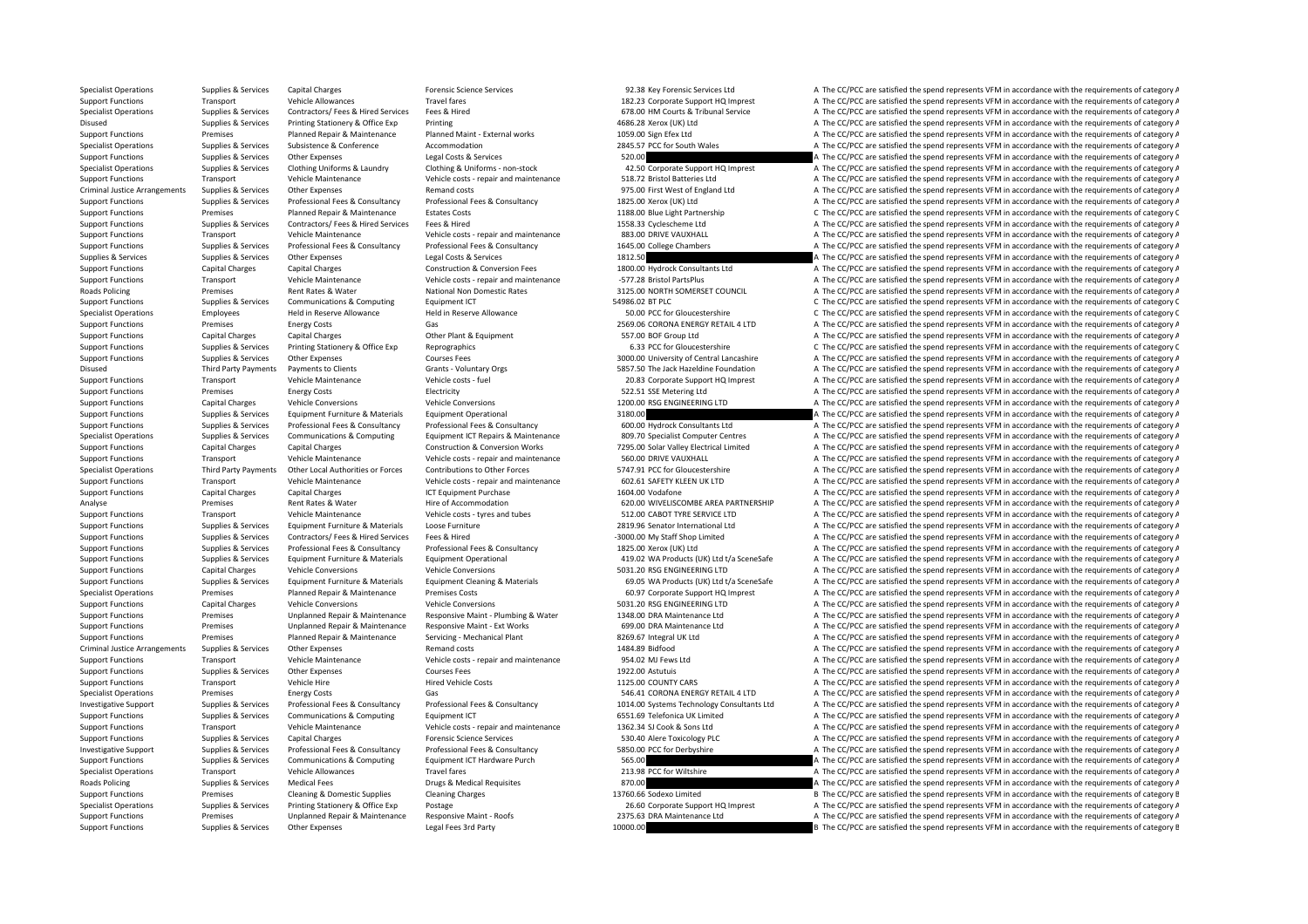## Support Functions Premises Planned Repair & Maintenance Intruder Alarms 518.41 Sovereign Fire & Security Ltd A The CC/PCC are satisfied the spend represents VFM in accordance with the requirements of category A Support Functions Premises Unplanned Repair & Maintenance Responsive Maint ‐ Floor or Stairs 998.00 DRA Maintenance Ltd A The CC/PCC are satisfied the spend represents VFM in accordance with the requirements of category A Investigative Support Supplies & Services Capital Charges Forensic Science Services Procensic Services 20082.60 Orchid Cellmark Ltd B The CC/PCC are satisfied the spend represents VFM in accordance with the requirements of A The CC/PCC are satisfied the spend represents VFM in accordance with the requirements of category A Support Functions Supplies & Services Other Expenses Legal Costs & Services Legal Costs & Services Services Services 528.00 A The CC/PCC are satisfied the spend represents VFM in accordance with the requirements of categor Investigative Support Supplies & Services Medical Fees Pathologists reports Pathologists reports 2651.00 Dr A J Jeffery A The CC/PCC are satisfied the spend represents VFM in accordance with the requirements of category A PCC The CC/PCC are satisfied the spend represents VFM in accordance with the requirements of category A The CC/PCC are satisfied the spend represents VFM in accordance with the requirements of category A Support Functions Premises Energy Costs Gas Gas Gas 1120.02 CORONA ENERGY RETAIL 4 LTD A The CC/PCC are satisfied the spend represents VFM in accordance with the requirements of category A The Criteria of the Spendix Contr Specialist Operations Supplies & Services Equipment Furniture & Materials Equipment 2.17 Corporate Support HQ Imprest A The CC/PCC are satisfied the spend represents VFM in accordance with the requirements of category A Specialist Operations Transport Vehicle Maintenance Vehicle costs - fuel 20.57 Corporate Support HQ Imprest A The CC/PCC are satisfied the spend represents VFM in accordance with the requirements of category A Specialist Operations Supplies & Services Other Expenses Courses Fees Courses Fees 1200.00 CSI Tech Limited A The CC/PCC are satisfied the spend represents VFM in accordance with the requirements of category A The CC/PC ar Local Policing Supplies & Services Catering Catering Catering Catering Catering Catering Catering Catering Catering Catering Catering Catering Catering Catering Catering Catering Catering Catering Catering Supplies & Servi Investigative Support Supplies & Services Capital Charges Capital Charges Forensic Science Services Controls Company of the CONSTRIEGON DOLLER SERVICES CONTINUES ON THE SAME CONTINUES A The CONSTRIEGON A The COPCC are sati A The CC/PCC are satisfied the spend represents VFM in accordance with the requirements of category A Support Functions Transport Vehicle Maintenance Vehicle costs - repair and maintenance 1802.50 PCC for Wiltshire A The CC/PCC are satisfied the spend represents VFM in accordance with the requirements of category A Support Functions Supplies & Services Other Expenses Legal Costs & Services Legal Costs & Services Supplies and the Expenditure & Materials Equipment Costs & Services Supplies & Services Equipment Functions Supplies & Serv Support Functions Supplies a Supplies Equipment Functions Supplies A The CC/PCC are satisfied the spend represents of category A Support Functions Supplies & Services Professional Fees & Consultancy Professional Fees & Consultancy Professional Fees & Consultancy Professional Fees & Consultancy Professional Fees & Consultancy Professional Fees & Cons Support Functions Capital Charges Capital Charges Other Plant & Equipment 1445.83 Flexiform Business Furniture Ltd A The CC/PCC are satisfied the spend represents VFM in accordance with the requirements of category A Support Functions Employees Indirect Employee Expenses Reimbursements - Medical 560.00 560.00 A The CC/PCC are satisfied the spend represents VFM in accordance with the requirements of category A Investigative Support Supplies & Services Capital Charges Services Forensic Science Services and Samples and Cellmark Ltd A The CC/PCC are satisfied the spend represents VFM in accordance with the requirements of category Support Functions Transport Vehicle Allowances Travel fares 29.17 Corporate Support HQ Imprest A The CC/PCC are satisfied the spend represents VFM in accordance with the requirements of category A Support Functions Supplies & Services Equipment Furniture & Materials Equipment 87.00 WA Products (UK) Ltd t/a SceneSafe A The CC/PCC are satisfied the spend represents VFM in accordance with the requirements of category A Specialist Operations Employees Police Pay & Allowances Police PC - Pay, NI, Pension 6018.65 PCC for Devon & Cornwall A The CC/PCC are satisfied the spend represents VFM in accordance with the requirements of category A Specialist Operations Supplies & Services Equipment Furniture & Materials Foujipment 361.21 Corporate Support HO Imprest A The CC/PCC are satisfied the spend represents VFM in accordance with the requirements of category A Support Functions Capital Charges Capital Charges Capital Charges Capital Charges Capital Charges Capital Charges Capital Charges Other Plant & Equipment 1629.17 Flexiform Business Furniture Ltd A The CC/PCC are satisfied Employees Police Staff David Police Staff David Police Staff David Police David Police Carl David Police David Police David Police David Police David Police David Police David Police David Police David Police David Police Support Functions Supplies & Services Equipment Furniture & Materials Equipment 3390.00 Alliance Automotive T/A Mill Autoq A The CC/PCC are satisfied the spend represents VFM in accordance with the requirements of category Investigations Supplies & Services Communications & Computing Equipment ICT Consumables 5224.00 Data Pro IT Ltd A The CC/PCC are satisfied the spend represents VFM in accordance with the requirements of category A Support Functions Supplies & Services Communications & Computing Faultoment ICT 880.88 Telefonica UK Itd A The CC/PCC are satisfied the spend represents VFM in accordance with the requirements of category A PCC Supplies & Services Other Expenses Courses Fees Courses Fees 1184.00 A The CC/PCC are satisfied the spend represents VFM in accordance with the requirements of category A The COURC are satisfied the spend represents VF Support Functions Premises Finergy Costs Gas Gas 1350.10 CORONA ENFRGY RETAIL 4 LTD A The CC/PCC are satisfied the spend represents VFM in accordance with the requirements of category A Investigative Support Supplies & Services Medical Fees Pathologists reports Pathologists reports 2651.00 Dr A J Jeffery A The CC/PCC are satisfied the spend represents VFM in accordance with the requirements of category A Support Functions Capital Charges Capital Charges Construction & Conversion Fees 3540.00 Ridge & Partners LLP A The CC/PCC are satisfied the spend represents VFM in accordance with the requirements of category A Support Functions Premises Cleaning & Domestic Supplies Cleaning Charges 42622.79 Sodexo Limited B The CC/PCC are satisfied the spend represents VFM in accordance with the requirements of category B Support Functions Transport Vehicle Maintenance Vehicle costs ‐ repair and maintenance 15587.96 SJ Cook & Sons Ltd B The CC/PCC are satisfied the spend represents VFM in accordance with the requirements of category B Support Functions Transport Vehicle Maintenance Vehicle costs - repair and maintenance 985.99 BMW (UK) Ltd A The CC/PCC are satisfied the spend represents VFM in accordance with the requirements of category A Support Functions Supplies & Services Equipment Furniture & Materials Equipment experience and the Service and The CC/PCC are satisfied the spend represents VFM in accordance with the requirements of category A Support Functions Premises Energy Costs Electricity Electricity 7589.71 EDF ENERGY 1 LIMITED A The CC/PCC are satisfied the spend represents VFM in accordance with the requirements of category A Theorem and the requirement Support Functions Premises Rent Rates & Water Landlords Service Charge 4094.19 North Somerset Council A The CC/PCC are satisfied the spend represents VFM in accordance with the requirements of category A Support Functions Premises Unplanned Repair & Maintenance Responsive Maint ‐ Ceilings 1288.23 DRA Maintenance Ltd A The CC/PCC are satisfied the spend represents VFM in accordance with the requirements of category A Support Functions Supplies & Services Capital Charges Forensic Science Services Forensic Science Services 861.90 Alere Toxicology PLC A The CC/PCC are satisfied the spend represents VFM in accordance with the requirements Support Functions Transport Vehicle Maintenance Vehicle costs - repair and maintenance 532.05 Bristol PartsPlus A The CC/PCC are satisfied the spend represents VFM in accordance with the requirements of category A Support Functions Supplies & Services Contractors/ Fees & Hired Fees & Hired The Services Fees & Hired 1139.17 My Staff Shop Limited A The CC/PCC are satisfied the spend represents VFM in accordance with the requirements o Support Functions Supplies & Services Other Expenses Legal Costs & Services Services Costs Agencies Costs & Services Services Costs & Services Services Services Services Costs & Services Costs & Services Services Services PCC Third Party Payments Payments to Clients Grants - Voluntary Orgs 228480.00 NHS England C The CC/PCC are satisfied the spend represents VFM in accordance with the requirements of category C Local Policing Supplies & Services Other Expenses Publicity & Promotions Publicity A The COD Ujima Radio A The CC/PCC are satisfied the spend represents VFM in accordance with the requirements of category A Specialist Operations Supplies & Services Contractors/ Fees & Hired Services Fees & Hired Services Fees & Hired 891.25 Mind UK A The CC/PCC are satisfied the spend represents VFM in accordance with the requirements of cate Specialist Operations Supplies & Services Other Expenses Courses Fees Courses Fees 1497.50 A The CC/PCC are satisfied the spend represents VFM in accordance with the requirements of category A Supplies & Services Communica Support Functions Supplies & Services Communications & Computing Equipment ICT 11076.75 Vodafone B The CC/PCC are satisfied the spend represents VFM in accordance with the requirements of category B Operational Supplies & Services Equipment - Consumables Equipment - Consumables Equipment - Consumables Equipment - Consumables Equipment - Consumables Equipment - Consumables Equipment - Consumables A The CC/PCC are satis Support Functions Transport Vehicle Maintenance Vehicle costs - fuel 18335.02 Arval UK Ltd B The CC/PCC are satisfied the spend represents VFM in accordance with the requirements of category B Investigative Support Supplies & Services Capital Charges Forensic Science Services Forensic Science Services 5593.00 Orchid Cellmark Ltd A The CC/PCC are satisfied the spend represents VFM in accordance with the requireme Investigative Support Supplies & Services Professional Fees & Consultancy Professional Fees & Consultancy Professional Fees & Consultancy Professional Fees & Consultancy Professional Fees & Consultance Professional Fees & Support Functions Premises Unplanned Repair & Maintenance Responsive Maint Internal Wall or Door 882.00 DRA Maintenance Ltd A The CC/PCC are satisfied the spend represents VFM in accordance with the requirements of categor Support Functions Premises Energy Costs Electricity Electricity Electricity 6081.26 EDF ENERGY 1 LIMITED A The CC/PCC are satisfied the spend represents VFM in accordance with the requirements of category A Support Functions Supplies & Services Communications & Computing Telephone Calls 1396.97 Vodafone A The CC/PCC are satisfied the spend represents VFM in accordance with the requirements of category A Support Functions Transport Vehicle Maintenance Vehicle costs ‐ repair and maintenance 573.50 DRIVE VAUXHALL A The CC/PCC are satisfied the spend represents VFM in accordance with the requirements of category A Support Functions Premises Premises Energy Costs Gas Gas Gas 1110.58 CORONA ENERGY RETAIL 4 LTD A The CC/PCC are satisfied the spend represents VFM in accordance with the requirements of category A Clothing Uniforms & Laun A The CC/PCC are satisfied the spend represents VFM in accordance with the requirements of category A Criminal Justice Arrangements Supplies & Services Equipment Furniture & Materials Equipment expansive Equipment Equipment Equipment Equipment Equipment expansive and the CO/PCC are satisfied the spend represents VFM in acc Support Functions Supplies & Services Contractors/Fees & Hired Services Fees & Hired The Support Alter and the Contractors/Fees & Hired Services Fees & Hired The Support Alter and the Support Alter Services Communications Support Supplies & Services Communications & Computing Equipment ICT 16407.23 BRITISH TELECOMMUNICATIONS PLC B The CC/PCC are satisfied the spend represents VFM in accordance with the requirements of category B Support Functions Supplies & Services Medical Fees **Drugs & Medical Requisites** Drugs & Medical Requisites 151.12 A The CC/PCC are satisfied the spend represents VFM in accordance with the requirements of category A Specialist Operations Supplies & Services Contractors/ Fees & Hired Services Fees & Hired 18.74 A The CC/PCC are satisfied the spend represents VFM in accordance with the requirements of category A Support Functions Supplies & Services Other Expenses External Audit Fee 4500.00 GRANT THORNTON UK LLP A The CC/PCC are satisfied the spend represents VFM in accordance with the requirements of category A Support Functions Transport Vehicle Maintenance Vehicle costs - fuel 20697.53 Arval UK Ltd B The CC/PCC are satisfied the spend represents VFM in accordance with the requirements of category B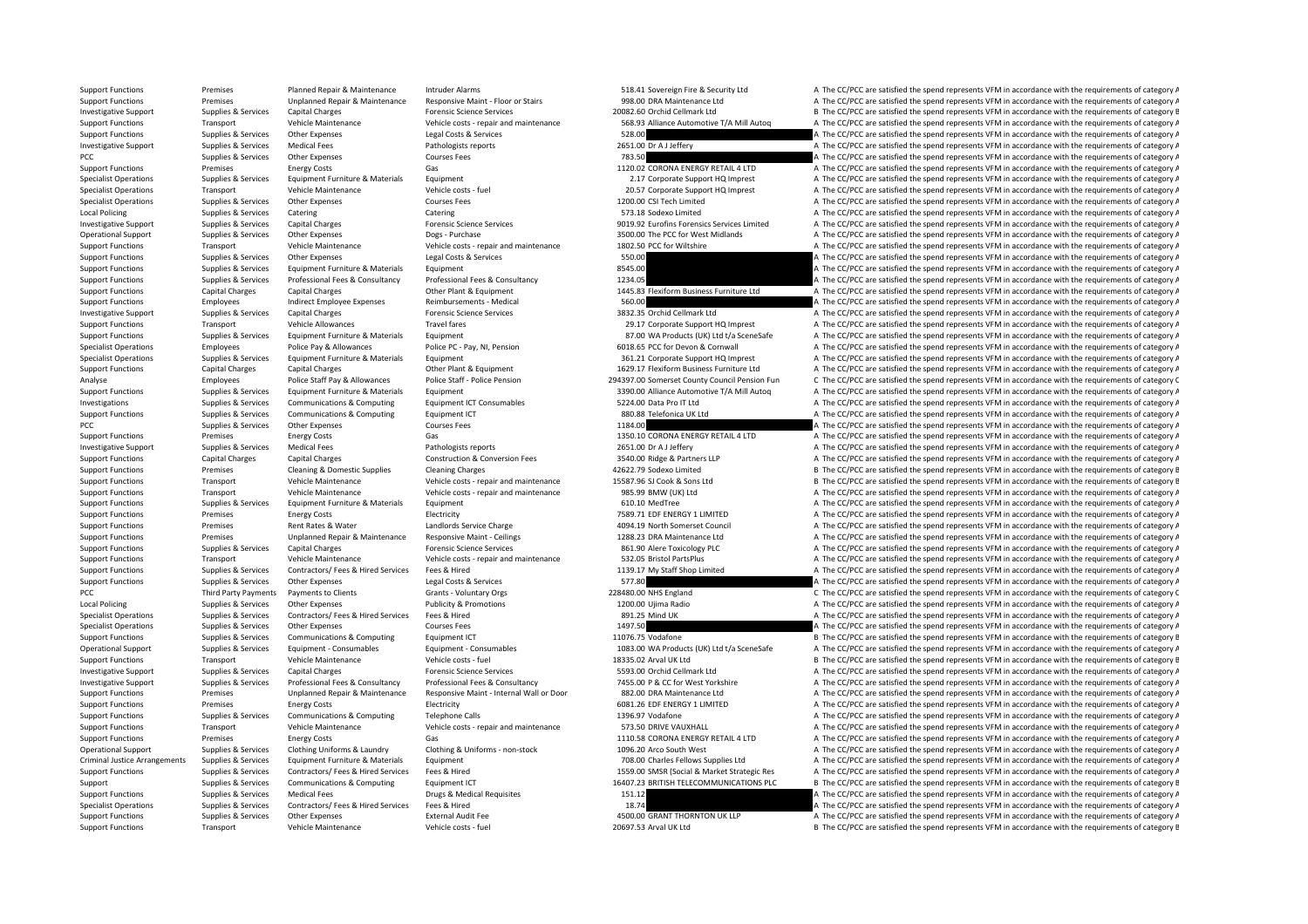Support Functions Supplies & Services Printing Stationery & Office Exp Postage 290.28 Corporate Support HQ Imprest A The CC/PCC are satisfied the spend represents VFM in accordance with the requirements of category A Support Functions Capital Charges Capital Charges Capital Charges Capital Charges Construction & Conversion Fees 11600.00 AECOM Limited B The CC/PCC are satisfied the spend represents VFM in accordance with the requirement Investigative Support Supplies & Services Capital Charges A Consultancy Forensic Science Services A The COLOGING A The CCC-PCC are satisfied the spend represents VFM in accordance with the requirements of category A The CC A The CC/PCC are satisfied the spend represents VFM in accordance with the requirements of category A Support Functions Capital Charges Capital Charges Capital Charges Capital Charges ICT Equipment Purchase 1CT Equipment Purchase 780.30 Apella Solutions Ltd A The CC/PCC are satisfied the spend represents VFM in accordance PCC Third Party Payments Payments to Clients Grants - Voluntary Orgs 24106.50 The Green House B The CC/PCC are satisfied the spend represents VFM in accordance with the requirements of category B Support Functions Premises Planned Repair & Maintenance Servicing Agreements 936.00 STQ Vantage Limited A The CC/PCC are satisfied the spend represents VFM in accordance with the requirements of category A Specialist Operations Transport Vehicle Allowances Travel fares Travel fares Travel fares 17.50 PCC for Devon & Cornwall A The CC/PCC are satisfied the spend represents VFM in accordance with the requirements of category A Support Functions Supplies & Services Other Expenses Legal Costs & Services Costs 605.00 A The CC/PCC are satisfied the spend represents VFM in accordance with the requirements of category A The CC/PCC are satisfied the sp Support Functions Premises Planned Repair & Maintenance Estates Costs 878.00 DRA Maintenance Ltd A The CC/PCC are satisfied the spend represents VFM in accordance with the requirements of category A PCC Supplies & Services Other Expenses Courses Fees 3019.50 3019.50 A The CC/PCC are satisfied the spend represents VFM in accordance with the requirements of category A The Criminal lustice Arrangements Supplies & Service Criminal Justice Arrangements of dogs/cats and the Supplies of Criminal Dustices Arrangements Of category A The CC/PCC are satisfied the spend represents VFM in accordance with the requirements of category A Support Functions Supplies & Services Communications & Computing Equipment ICT Repairs & Maintenance 1375.00 Sonic Communications (INT) Ltd A The CC/PCC are satisfied the spend represents VFM in accordance with the require Support Functions Supplies & Services Other Expenses External Audit Fee 2000.00 GRANT THORNTON UK LLP A The CC/PCC are satisfied the spend represents VFM in accordance with the requirements of category A Specialist Operations Supplies & Services Catering Support Catering Catering Catering Catering Catering Services Catering Catering Catering Catering Services Category A The CC/PCC are satisfied the spend represents VFM in Support Functions Capital Charges Capital Charges Capital Charges Construction & Conversion Works 8125.50 DRA Maintenance A The CC/PCC are satisfied the spend represents VFM in accordance with the requirements of category A The CC/PCC are satisfied the spend represents VFM in accordance with the requirements of category A Investigative Support Supplies & Services Capital Charges Forensic Science Services Forensic Science Services Forensic Science Services -576.55 Orchid Cellmark Ltd A The CC/PCC are satisfied the spend represents VFM in acc Investigative Support Supplies & Services Professional Fees & Consultancy Professional Fees & Consultancy Professional Fees & Consultancy Professional Fees & Consultancy Professional Fees & Consultancy Professional Fees & Supplies & Services Professional Fees & Consultancy Professional Fees & Consultancy Professional Fees & Consultancy Professional Fees & Consultancy Professional Fees & Consultancy Professional Fees & Consultancy 124534.32 Support Functions Premises Energy Costs Gas Gas Gas Functions Gas 6010.34 CORONA ENERGY RETAIL 4 LTD A The CC/PCC are satisfied the spend represents VFM in accordance with the requirements of category A The Costs Coronal C Specialist Operations Employees Police Pay & Allowances Police Pay, NI, Pension Police Pay, NI, Pension 4743.41 PCC for Devon & Cornwall A The CC/PCC are satisfied the spend represents VFM in accordance with the requiremen Specialist Operations Transport Vehicle Allowances Travel fares Travel fares 65.00 Corporate Support HQ Imprest B The CC/PCC are satisfied the spend represents VFM in accordance with the requirements of category B Support Functions Premises Premises Rent Rates & Water Premises Leases 865507.76 Blue Light Partnership C The CC/PCC are satisfied the spend represents VFM in accordance with the requirements of category C Operational Support Supplies & Services Clothing Uniforms & Laundry Clothing & Uniforms - Issues 1318.90 Accapi Limited A The CC/PCC are satisfied the spend represents VFM in accordance with the requirements of category A Specialist Operations Employees Police Pay & Allowances Police Chief Inspector - Pay, NI, Pension 7050.27 PCC for Gloucestershire C The CC/PCC are satisfied the spend represents VFM in accordance with the requirements of c Investigations Supplies & Services Other Expenses Courses Fees Courses Fees 1200.00 CSI Tech Limited A The CC/PCC are satisfied the spend represents VFM in accordance with the requirements of category A Specialist Operations Supplies & Services Communications & Computing Equipment ICT Repairs & Maintenance 500.00 National Cyber Security Centre A The CC/PCC are satisfied the spend represents VFM in accordance with the requ Support Functions Transport Vehicle Maintenance Vehicle costs - repair and maintenance 568.60 DRIVE VAUXHALL A The CC/PCC are satisfied the spend represents VFM in accordance with the requirements of category A Support Functions Capital Charges Capital Charges ICT Foundance ICT Functions Co Ltd A The CC/PCC are satisfied the spend represents VFM in accordance with the requirements of category A Support Functions Transport Vehicle Maintenance Vehicle costs - repair and maintenance 1305.91 Carco Group Ltd A The CC/PCC are satisfied the spend represents VFM in accordance with the requirements of category A The Crime Specialist Operations Supplies & Services Other Expenses Courses Fees Courses Fees 1650.00 PCC for Thames Valley A The CC/PCC are satisfied the spend represents VFM in accordance with the requirements of category A Specialist Operations Premises Unplanned Repair & Maintenance Responsive Maint - Mechanical Plant 885.00 NETWORK SECURITY SYSTEMS ELIROPE (UK A The CC/PCC are satisfied the spend represents VEM in accordance with the requi Operational Support Transport Vehicle Hire Hired Vehicle Costs Hired Vehicle Costs 1091.44 Scot Group Ltd A The CC/PCC are satisfied the spend represents VFM in accordance with the requirements of category A Criminal Justice Arrangements Supplies & Services Foujoment Furniture & Materials Foujoment Furniture & Materials Foujoment 1990.00 SELECTAMARK SECURITY SYSTEMS PLC. A The CC/PCC are satisfied the spend represents VEM in a Specialist Operations Employees Police Staff Pay & Allowances Police Staff - Pay, NI, Pension 7447.72 PCC for Dorset A The CC/PCC are satisfied the spend represents VFM in accordance with the requirements of category A Analyse Supplies & Services Subsistence & Conference Conference & Meeting Expenses 3258.00 We The Curious A The CC/PCC are satisfied the spend represents VFM in accordance with the requirements of category A Support Functions Transport Vehicle Maintenance Vehicle costs - tyres and tubes 1120.95 GOODYEAR DUNLOP TYRES UK LTD A The CC/PCC are satisfied the spend represents VFM in accordance with the requirements of category A Specialist Operations Supplies & Services Other Expenses Courses Fees Courses Fees 9337.50 College of Policing Ltd A The CC/PCC are satisfied the spend represents VFM in accordance with the requirements of category A The C Specialist Operations Supplies & Services Contractors/ Fees & Hired Services Fees & Hired 24629.24 PCC for Dorset B The CC/PCC are satisfied the spend represents VFM in accordance with the requirements of category B Investigative Support Supplies & Services Capital Charges Forensic Science Services 10000.00 Kreston Reeves LLP B The CC/PCC are satisfied the spend represents VFM in accordance with the requirements of category B Specialist Operations Supplies & Services Equipment Furniture & Materials Equipment 20.00 Corporate Support HQ Imprest A The CC/PCC are satisfied the spend represents VFM in accordance with the requirements of category A Supplies & Services Communications & Computing Equipment ICT Repairs & Maintenance 70127.00 EBC Group (UK) Ltd C The CC/PCC are satisfied the spend represents VFM in accordance with the requirements of category C Operational Support Supplies & Services Equipment Furniture & Materials Equipment Furniture & Materials Equipment 541.67 LINTRAN A The CC/PCC are satisfied the spend represents VFM in accordance with the requirements of ca Support Functions Premises Energy Costs Gas Gas Gas Function Costs.04 EDF ENERGY 1 LIMITED A The CC/PCC are satisfied the spend represents VFM in accordance with the requirements of category A Support Functions Supplies & Services Other Expenses Legal Costs & Services Legal Costs & Services Legal Costs & Services 10958.33 B The CC/PCC are satisfied the spend represents VFM in accordance with the requirements of Support Functions Employees Indirect Employee Expenses Direct Medical Intervention 840.00 840.00 A The CC/PCC are satisfied the spend represents VFM in accordance with the requirements of category A Support Functions Premises Rent Rates & Water National Non Domestic Rates 744.06 North Somerset Council A The CC/PCC are satisfied the spend represents VFM in accordance with the requirements of category A Disused Third Party Payments Payments to Clients Grants - Voluntary Orgs 16200.00 121 Turnaround Ltd B The CC/PCC are satisfied the spend represents VFM in accordance with the requirements of category B Specialist Operatio A The CC/PCC are satisfied the spend represents VFM in accordance with the requirements of category A Support Functions Supplies & Services Communications & Computing Equipment ICT Repairs & Maintenance 38253.60 SAP (UK) LTD B The CC/PCC are satisfied the spend represents VFM in accordance with the requirements of category Specialist Operations Employees Police Overtime Police Are Police Sergeant - Overtime ASS,51 PCC for Wiltshire C The CC/PCC are satisfied the spend represents VFM in accordance with the requirements of category C Support Functions Transport Vehicle Maintenance Vehicle Costs - repair and maintenance 604.98 Royal Devon and Exeter NHS Foundati A The CC/PCC are satisfied the spend represents VFM in accordance with the requirements of c Investigative Support Supplies & Services Other Expenses Courses Fees Courses Fees 1600.00 Alecto Forensic Services Ltd A The CC/PCC are satisfied the spend represents VFM in accordance with the requirements of category A PCC The CC/PCC are satisfied the spend represents VFM in accordance with the requirements of category B The CC/PCC are satisfied the spend represents VFM in accordance with the requirements of category B Support Functions Supplies & Services Communications & Computing Equipment ICT Hardware Purch 1493.98 INSIGHT DIRECT (UK) LTD A The CC/PCC are satisfied the spend represents VFM in accordance with the requirements of categ Investigative Support Capital Charges Capital Charges ICT Equipment Purchase 16259.00 Bechtle Direct Ltd B The CC/PCC are satisfied the spend represents VFM in accordance with the requirements of category B Criminal Justice Arrangements Supplies & Services Other Expenses Remand costs Remand costs and the supplier of category and the spend represents VFM in accordance with the requirements of category A Specialist Operations Third Party Payments Other Local Authorities or Forces Contributions to Other Forces ST83.25 PCC for Gloucestershire and A The CC/PCC are satisfied the spend represents VFM in accordance with the requ Transport Vehicle Maintenance Vehicle costs ‐ repair and maintenance 3204.90 SJ Cook & Sons Ltd A The CC/PCC are satisfied the spend represents VFM in accordance with the requirements of category A Roads Policing Supplies & Services Printing Stationery & Office Exp Postage 3574.77 3574.77 A The CC/PCC are satisfied the spend represents VFM in accordance with the requirements of category A Support Functions Capital Charges Capital Charges Capital Charges Capital Charges Construction & Conversion Works 19271.81 Blue Light Partnership C The CC/PCC are satisfied the spend represents VFM in accordance with the r A The CC/PCC are satisfied the spend represents VFM in accordance with the requirements of category A Analyse Supplies & Services Other Expenses Financial Adjustments Financial Adjustments **1999 Analyse C The CC/PCC are satisfied** the spend represents VFM in accordance with the requirements of category C The CC/PCC are sat Support Functions Supplies & Services Grants & Subscriptions Subscriptions Subscriptions 20000.00 Gallagher Bassett International Ltd B The CC/PCC are satisfied the spend represents VFM in accordance with the requirements Specialist Operations Employees Police Pay & Allowances Police Inspector - Pay, NI, Pension 6925.02 PCC for Wiltshire C The CC/PCC are satisfied the spend represents VFM in accordance with the requirements of category C Specialist Operations Third Party Payments Other Local Authorities or Forces Contributions to Other Forces S594.22 PCC for Thames Valley A The CC/PCC are satisfied the spend represents VFM in accordance with the requiremen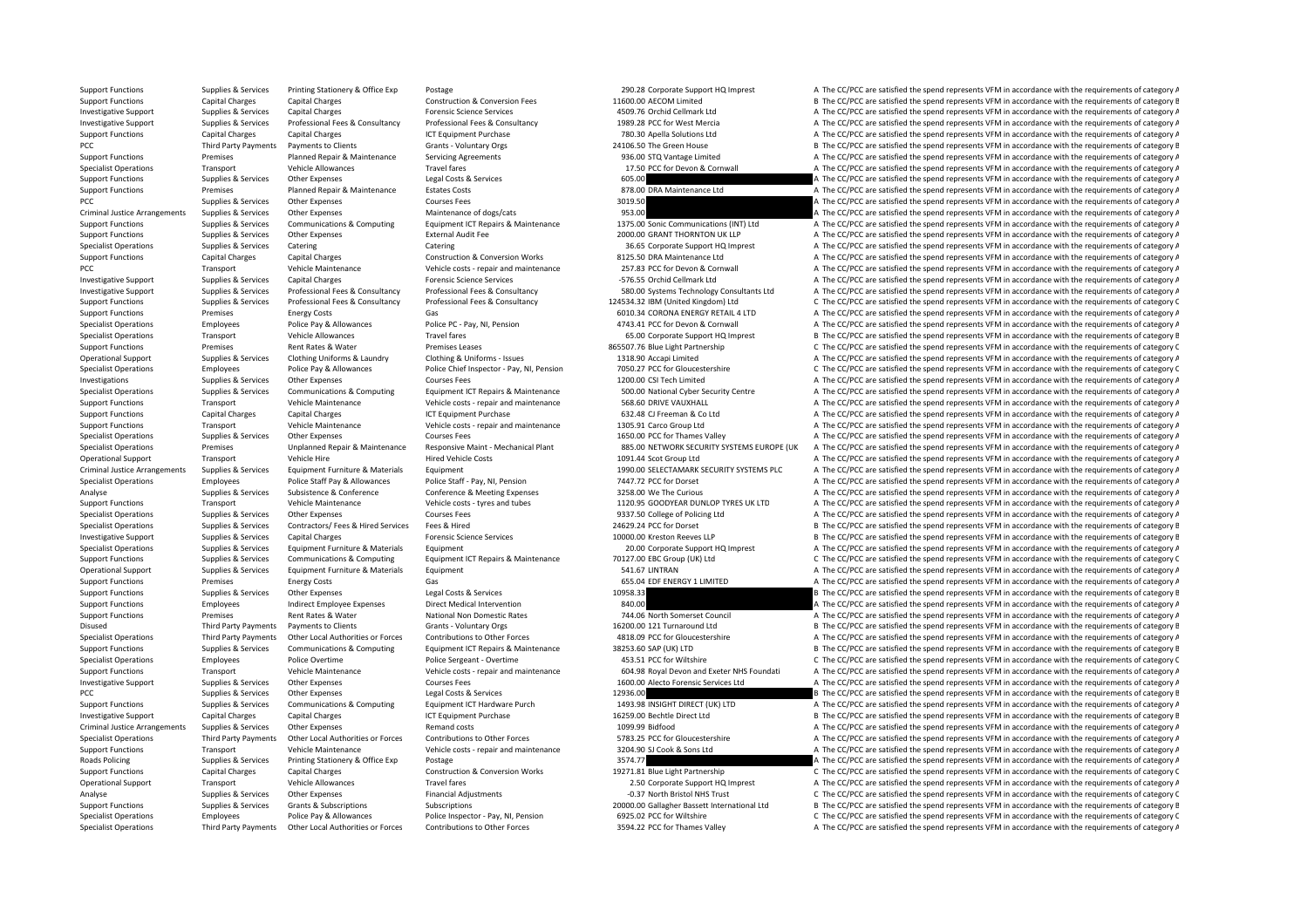Investigative Support Supplies & Services Communications & Computing Equipment ICT Hardware Purch ·3655.00 CDW Limited A The CC/PCC are satisfied the spend represents VFM in accordance with the requirements of category A Specialist Operations Supplies & Services Subsistence Subsistence Subsistence Subsistence Subsistence Subsistence Subsistence Subsistence Subsistence Subsistence Subsistence Subsistence Subsistence Subsistence Subsistence Support Functions Employees Indirect Employee Expenses Advertising for Staff 1802.64 Hays Specialist Recruitment Ltd A The CC/PCC are satisfied the spend represents VFM in accordance with the requirements of category A Cri Criminal Justice Arrangements Supplies & Services Clothing Uniforms & Laundry Laundry Manuforms A Laundry & Dr Cleaning 1264.07 Royal Devon and Exeter NHS Foundati A The CC/PCC are satisfied the spend represents VFM in acc Specialist Operations Third Party Payments Other Local Authorities or Forces Contributions to Other Forces + 4694.31 PCC for Gloucestershire A The CC/PCC are satisfied the spend represents VFM in accordance with the requir Specialist Operations Supplies & Services Subsistence Subsistence Subsistence Subsistence Subsistence Subsistence Subsistence Subsistence Subsistence Subsistence Subsistence Subsistence Subsistence Subsistence Subsistence Supplies & Services Communications & Computing Equipment ICT Repairs & Maintenance 26066.88 ATOS IT Services Uk Ltd Bire CC/PCC are satisfied the spend represents VFM in accordance with the requirements of category E Specialist Operations Supplies & Services Other Expenses Licences & Orders Licences & Orders Services Contractors/ Fees & Hired Services Fees & Hired Services Contractors/ Fees & Hired Services Fees & Hired Services Contra Support Functions Supports Services Contractors/ Fees & Hired Fees & Hired Services Fees & Hired 516.65 Cyclescheme Ltd A The CC/PCC are satisfied the spend represents VFM in accordance with the requirements of category A Support Functions Capital Charges Vehicle Conversions Vehicle Conversions Vehicle Conversions Support Support Conversions Ltd C The CC/PCC are satisfied the spend represents VFM in accordance with the requirements of categ Support Functions Capital Charges Capital Charges Capital Charges Construction & Conversion Fees 907.20 BJP Consulting Group Ltd A The CC/PCC are satisfied the spend represents VFM in accordance with the requirements of ca Support Functions Transport Vehicle Maintenance Vehicle costs - repair and maintenance 675.02 Bristol PartsPlus A The CC/PCC are satisfied the spend represents VFM in accordance with the requirements of category A Support Functions Transport Vehicle Maintenance Vehicle costs ‐ repair and maintenance 1050.95 My Garage Automotive Ltd A The CC/PCC are satisfied the spend represents VFM in accordance with the requirements of category A Support Functions Support Functions Supplies A The CC/PCC are satisfied the spend represents VFM in accordance with the requirements of category A Support Functions Supplies & Services Equipment Furniture & Materials Equipment Operational 1605.00 Point South Limited A The CC/PCC are satisfied the spend represents VFM in accordance with the requirements of category A Support Functions Premises Planned Repair & Maintenance Servicing - Lifts 1448.98 Jackson Lift Services Ltd A The CC/PCC are satisfied the spend represents VFM in accordance with the requirements of category A The Creation A The CC/PCC are satisfied the spend represents VFM in accordance with the requirements of category A Specialist Operations Supplies & Services Other Expenses Courses Fees Courses Fees 8088.00 PCC for Thames Valley A The CC/PCC are satisfied the spend represents VFM in accordance with the requirements of category A Support Functions Capital Charges Capital Charges Construction & Conversion Works 102596.37 North Bristol NHS Trust C The CC/PCC are satisfied the spend represents VFM in accordance with the requirements of category C Supplies & Services Professional Fees & Consultancy Professional Fees & Consultancy Professional Fees & Consultancy Professional Fees & Consultancy Professional Fees & Consultancy Professional Fees & Consultancy 2619.10 Mo Support Functions Supplies & Services Other Expenses Courses Fees Courses Fees 662.50 SQ Communications Limited A The CC/PCC are satisfied the spend represents VFM in accordance with the requirements of category A The Crit A. The CC/PCC are satisfied the spend represents VFM in accordance with the requirements of category A Support Functions Supplies & Services Equipment Furniture & Materials Equipment 49.17 Corporate Support HQ Imprest A The CC/PCC are satisfied the spend represents VFM in accordance with the requirements of category A Support Functions Third Party Payments Other Local Authorities or Forces Contributions to Other Forces S648.89 PCC for Gloucestershire A The CC/PCC are satisfied the spend represents VFM in accordance with the requirements Specialist Operations Capacity Fundations Fundations Police Pay & Allowances Police Sergeant - Pay OT. NJ. Pension 12680.98 PCC for Gloucestershire C. The CC/PCC are satisfied the spend represents VFM in accordance with th Support Functions Premises Rent Rates & Water Rents Rents Rents Rents Rents Rents Rents Rents Rents Rents A The COUNTOM Council A The CC/PCC are satisfied the spend represents VFM in accordance with the requirements of cat Support Functions Transport Vehicle Maintenance Vehicle costs and maintenance 1504.20 RSG ENGINEERING LTD A The CC/PCC are satisfied the spend represents VFM in accordance with the requirements of category A The CC/PCC are Support Functions Supplies & Services Equipment Furniture & Materials Equipment 4706.50 4706.50 A The CC/PCC are satisfied the spend represents VFM in accordance with the requirements of category A Support Functions Premises Planned Repair & Maintenance Estates Costs 2242.00 DRA Maintenance Ltd A The CC/PCC are satisfied the spend represents VFM in accordance with the requirements of category A Support Functions Transport Vehicle Maintenance Vehicle costs repair and maintenance 956.13 Bristol PartsPlus A The CC/PCC are satisfied the spend represents VFM in accordance with the requirements of category A The CC/PCC Specialist Operations Supplies & Services Printing Stationery & Office Exp Reprographics Reprographics 1.82 PCC for Gloucestershire C The CC/PCC are satisfied the spend represents VFM in accordance with the requirements of Support Functions Supplies & Services Communications & Computing Equipment ICT Software 1521.50 SAP (UK) LTD A The CC/PCC are satisfied the spend represents VFM in accordance with the requirements of category A Criminal Justice Arrangements Supplies & Services Equipment Funiture & Materials Equipment 2241.12 Blue Light Partnership 2041.12 Blue Light Partnership C The CC/PCC are satisfied the spend represents VFM in accordance wit Support Employees Indirect Employee Expenses Transfer Values 21606.34 CO Civil Superannuation B The CC/PCC are satisfied the spend represents VFM in accordance with the requirements of category B Support Functions Supplies & Services Communications & Computing Foundment ICT 101564.42 BRITISH TELECOMMUNICATIONS PLC C The CC/PCC are satisfied the spend represents VFM in accordance with the requirements of category C Support Functions Capital Charges Vehicle Conversions Vehicle Conversions Vehicle Conversions 29757.00 RS Fleet Installations Ltd B The CC/PCC are satisfied the spend represents VFM in accordance with the requirements of c Operational Support Supplies & Services Catering Catering Catering Catering Catering Catering Catering Catering Catering Catering Catering Catering Catering Category A The CC/PCC are satisfied the spend represents VFM in a Criminal Justice Arrangements Supplies & Services Medical Fees Doctors - call out fees Doctors - call out fees 14922.00 B The CC/PCC are satisfied the spend represents VFM in accordance with the requirements of category B Support Functions Supplies & Services Equipment Furniture & Materials Publications including books 1800.00 CoPaCC Limited A The CC/PCC are satisfied the spend represents VFM in accordance with the requirements of category Criminal Justice Arrangements Supplies & Services Other Expenses Maintenance of dogs/cats 815.64 AVENUE VETTRINARY CENTRE A The CC/PCC are satisfied the spend represents VEM in accordance with the requirements of category Specialist Operations Premises Cleaning & Domestic Supplies Cleaning Charges Cleaning Charges 1096.31 Sodexo Limited B The CC/PCC are satisfied the spend represents VFM in accordance with the requirements of category B PCC Third Party Payments Payments to Clients Grants - Voluntary Orgs 27305.83 Victim Support B The CC/PCC are satisfied the spend represents VFM in accordance with the requirements of category B Specialist Operations Transport Vehicle Allowances Travel fares Travel fares 41.95 PCC for Wiltshire C. The CC/PCC are satisfied the spend represents VFM in accordance with the requirements of category C. Support Functions Supplies & Services Other Expenses Payment of Claims – 3rd Party 3247.58 3247.58 A The CC/PCC are satisfied the spend represents VFM in accordance with the requirements of category A The Criteria and part Support Functions Premises Rent Rates & Water Rents Rents Rents Rents Rents Rents Rents Rents Rent Rents Rents Rents Rents Rents Rents Rents Rents Rents Rents Rents Rents Rents Rents Rents Rents Rents Rents Rents Rents Ren Analyse Supplies & Services Communications & Computing Equipment ICT Software 1025.26 A The CC/PCC are satisfied the spend represents VFM in accordance with the requirements of category A Supplies & Services Subsistence & Conference Conference Conference & Meeting Expenses 575.30 The Kingsham Consultancy Limited A The CC/PCC are satisfied the spend represents VFM in accordance with the requirements of categ Support Functions Transport Vehicle Maintenance Vehicle costs - tyres and tubes 1784.70 GOODYEAR DUNLOP TYRES UK LTD A The CC/PCC are satisfied the spend represents VFM in accordance with the requirements of category A Cri Criminal Justice Arrangements Supplies & Services Other Expenses Maintenance of dogs/cats Maintenance of dogs/cats 1091.92 1091.92 A The CC/PCC are satisfied the spend represents VFM in accordance with the requirements of Support Functions Supplies & Services Equipment Furniture & Materials Equipment 2878.00 2878.00 A The CC/PCC are satisfied the spend represents VFM in accordance with the requirements of category A Support Functions Supplies & Services Equipment Furniture & Materials Equipment = 592.50 Cell Pack Solutions Ltd A The CC/PCC are satisfied the spend represents VFM in accordance with the requirements of category A Support Functions Premises Unplanned Repair & Maintenance Responsive Maint - Electrical 1795.00 Solar Valley Electrical Limited A The CC/PCC are satisfied the spend represents VFM in accordance with the requirements of cat Specialist Operations Employees Police Staff Pay & Allowances Police Staff - Basic Pay Folice Staff - Basic Pay Folice Staff - Basic Pay 5284.12 PCC for South Wales A The CC/PCC are satisfied the spend represents VFM in ac Investigations Transport Vehicle Allowances Travel fares Travel fares 26.92 Corporate Support HQ Imprest A The CC/PCC are satisfied the spend represents VFM in accordance with the requirements of category A Investigative Support Supplies & Services Other Expenses Courses Fees Courses Fees 4875.00 Fostering Forensics Ltd A The CC/PCC are satisfied the spend represents VFM in accordance with the requirements of category A Support Functions Premises Unplanned Repair & Maintenance Responsive Maint - Roofs 1831.00 DRA Maintenance Ltd A The CC/PCC are satisfied the spend represents VFM in accordance with the requirements of category A Support Functions Premises Energy Costs Gas Gas 10003.23 CORONA ENERGY RETAIL 4 LTD B The CC/PCC are satisfied the spend represents VFM in accordance with the requirements of category E Support Functions Capital Charges Vehicle Conversions Vehicle Conversions Vehicle Conversions and the CONVERING LTD A The CC/PCC are satisfied the spend represents VFM in accordance with the requirements of category A Support Functions Premises Premises Energy Costs Gas Gas 1153.15 CORONA ENERGY RETAIL 4 LTD A The CC/PCC are satisfied the spend represents VFM in accordance with the requirements of category A The Costs and the requiremen A The CC/PCC are satisfied the spend represents VFM in accordance with the requirements of category A Support Functions Transport Vehicle Maintenance Vehicle costs - repair and maintenance 747.21 SJ Cook & Sons Ltd A The CC/PCC are satisfied the spend represents VFM in accordance with the requirements of category A Support Functions Supplies & Services Communications & Computing Equipment ICT Software executions and the Software 966.00 ISOXFORD A The CC/PCC are satisfied the spend represents VFM in accordance with the requirements of A The CC/PCC are satisfied the spend represents VFM in accordance with the requirements of category A Support Functions Supplies & Services Other Expenses Legal Costs & Services A The COSTS Costs Associates and the Context of category A The CC/PCC are satisfied the spend represents VFM in accordance with the requirements o Support Functions Supplies & Services Professional Fees & Consultancy Professional Fees & Consultancy Professional Fees & Consultancy Professional Fees & Consultancy Professional Fees & Consultancy Professional Fees & Cons Roads Policing Employees Indirect Employee Expenses Advertising for Staff 1853.94 Hays Specialist Recruitment Ltd A The CC/PCC are satisfied the spend represents VFM in accordance with the requirements of category A Roads Policing Supplies & Services Equipment Furniture & Materials Equipment **Equipment** Equipment **Furniture & Materials** Equipment **Equipment 633.74 TRANAM LTD** A The CC/PCC are satisfied the spend represents VFM in acco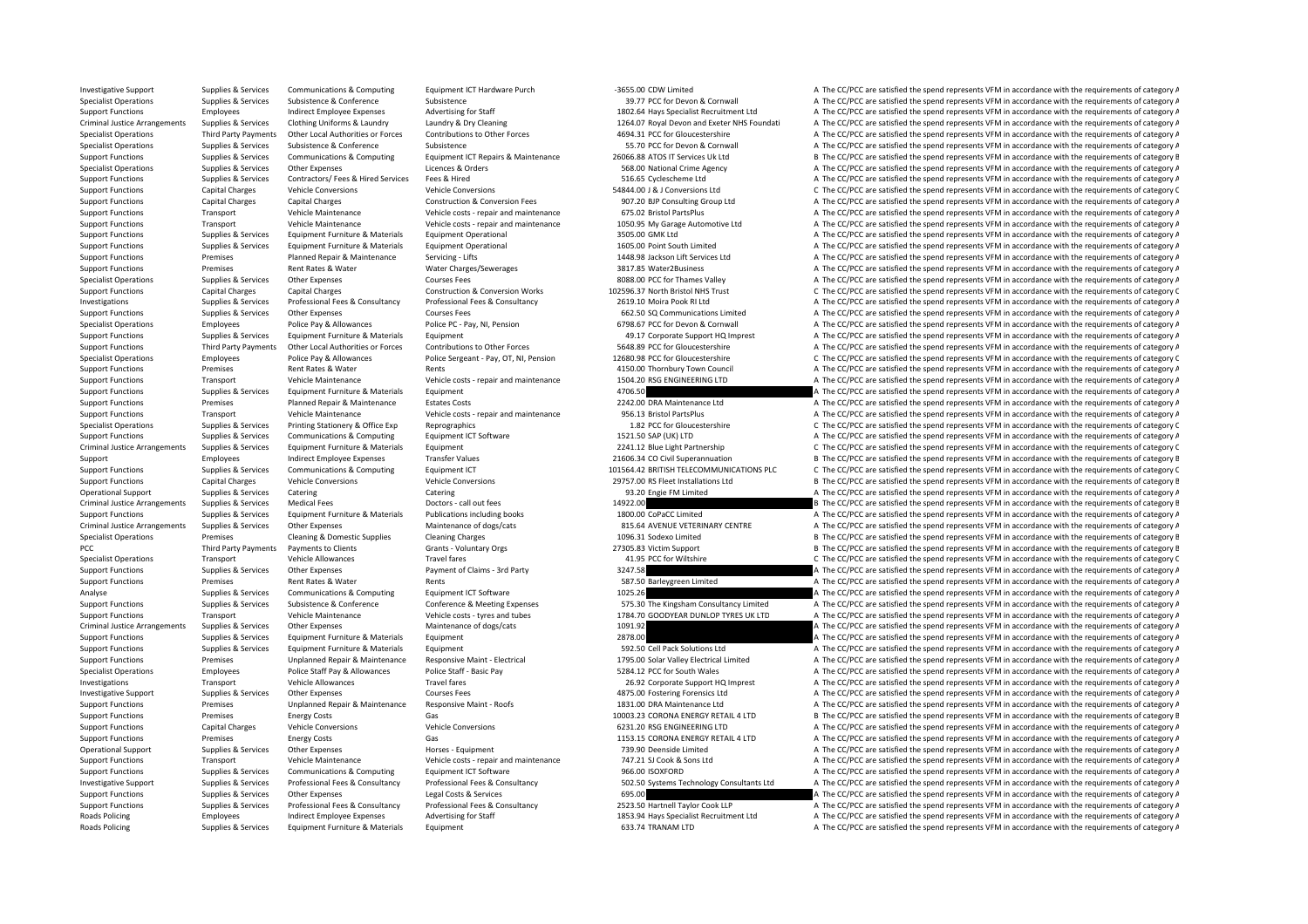Criminal Justice Arrangements Supplies & Services Other Expenses Maintenance of dogs/cats Maintenance of dogs/cats 890.29 A The CC/PCC are satisfied the spend represents VFM in accordance with the requirements of category Support Functions Capital Charges Capital Charges Capital Charges Construction & Conversion Fees 503.72 DRA Maintenance Ltd A The CC/PCC are satisfied the spend represents VFM in accordance with the requirements of categor Analyse Supplies & Services Other Expenses Financial Adjustments Communications & Communications & Communications & Communications & Communications & Communications & Communications and Equipment ICT Software and a categor A The CC/PCC are satisfied the spend represents VFM in accordance with the requirements of category A Investigations Supplies & Services Other Expenses Courses Fees Courses Fees 1192.00 Primary Care Commissioning CIC A The CC/PCC are satisfied the spend represents VFM in accordance with the requirements of category A Support Functions Premises Planned Repair & Maintenance Estates Costs 1330.00 N & S Flooring (Bristol) Ltd A The CC/PCC are satisfied the spend represents VFM in accordance with the requirements of category A Support Functions Transport Vehicle Maintenance Vehicle costs - repair and maintenance 1075.22 My Garage Automotive Ltd A The CC/PCC are satisfied the spend represents VFM in accordance with the requirements of category A Specialist Operations Transport Vehicle Allowances Travel fares Travel fares Travel fares 16.00 PCC for Devon & Cornwall A The CC/PCC are satisfied the spend represents VFM in accordance with the requirements of category A Support Functions Third Party Payments Other Local Authorities or Forces Contributions to Other Forces A981.50 PCC for Gloucestershire A The CC/PCC are satisfied the spend represents VFM in accordance with the requirements Support Functions Supplies & Services Printing Stationery & Office Exp Postage Postage 1750.00 PURCHASE POWER A The CC/PCC are satisfied the spend represents VFM in accordance with the requirements of category A Support Functions Employees Indirect Employee Expenses Direct Medical Intervention 7682.56 A The CC/PCC are satisfied the spend represents VFM in accordance with the requirements of category A Support Function 3 A The CC/P Support Functions Employees Indirect Employee Expenses Advertising for Staff 1863.39 Hays Specialist Recruitment Ltd A The CC/PCC are satisfied the spend represents VFM in accordance with the requirements of category A Support Functions Transport Vehicle Allowances Cycle costs Cycle costs 5250.00 THE BICYCLE CHAIN A The CC/PCC are satisfied the spend represents VFM in accordance with the requirements of category A Support Functions Premi A The CC/PCC are satisfied the spend represents VFM in accordance with the requirements of category A Support Functions Transport Vehicle Maintenance Vehicle costs ‐ commissioning 19360.00 J & J Conversions Ltd B The CC/PCC are satisfied the spend represents VFM in accordance with the requirements of category B Specialist Operations Employees Police Pay & Allowances Police Inspector - Pay, NI, Pension 6629.99 PCC for Wiltshire A The CC/PCC are satisfied the spend represents VFM in accordance with the requirements of category A Th A The CC/PCC are satisfied the spend represents VFM in accordance with the requirements of category A Investigative Support Supplies & Services Capital Charges Forensic Science Services Forensic Science Services 5501.08 Key Forensic Services Ltd A The CC/PCC are satisfied the spend represents VFM in accordance with the req PCC Third Party Payments Payments to Clients Grants - Voluntary Orgs 4752.25 Somerset and Avon Rape and Sexual A The CC/PCC are satisfied the spend represents VFM in accordance with the requirements of category A Specialist Operations Employees Police Pay & Allowances Police Chief Inspector - Pay, Ni, Pension 7050.27 PCC for Gloucestershire C The CC/PCC are satisfied the spend represents VFM in accordance with the requirements of c Support Functions Supplies & Services Communications & Computing Equipment ICT Software 170157.17 SAP (UK) LTD C The CC/PCC are satisfied the spend represents VFM in accordance with the requirements of category C Vehicle M Support Functions Transport Vehicle Maintenance Vehicle costs - repair and maintenance 566.96 Bristol PartsPlus A The CC/PCC are satisfied the spend represents VFM in accordance with the requirements of category A Supplies & Services Professional Fees & Consultancy Professional Fees & Consultancy Professional Fees & Consultancy Professional Fees & Consultancy Professional Fees & Consultancy Professional Fees & Consultancy 2000.00 CI Supplies & Services Communications & Computing Equipment ICT Repairs & Maintenance 11895.00 ASSA ABLOY Ltd T/A Traka Bille CrypCC are satisfied the spend represents VFM in accordance with the requirements of category E Support Functions Transport Vehicle Maintenance Vehicle costs - tyres and tubes 792.00 GOODYEAR DUNLOP TYRES UK LTD A The CC/PCC are satisfied the spend represents VFM in accordance with the requirements of category A Support Functions Premises Rent Rates & Water Water Water Charges/Sewerages 3218.19 Water 2Business A The CC/PCC are satisfied the spend represents VFM in accordance with the requirements of category A Thomas Consultance C Support Functions Supplies & Services Professional Fees & Consultancy Professional Fees & Consultancy Professional Fees & Consultancy Professional Fees & Consultancy Professional Fees & Consultancy Professional Fees & Cons Specialist Operations Transport Vehicle Allowances Travel fares Travel fares and the security of C The CC/PCC are satisfied the spend represents VFM in accordance with the requirements of category C The CC/PCC are satisfie Specialist Operations Third Party Payments Other Local Authorities or Forces Contributions to Other Forces A813.69 PCC for Gloucestershire A The CC/PCC are satisfied the spend represents VFM in accordance with the requirem Support Functions Supplies Services Other Expenses Costs and Costs and Costs and Costs and Costs and The COSTS are satisfied the spend represents VFM in accordance with the requirements of category A The CODES are satisfie Support Functions Supplies & Services Communications & Computing Equipment ICT 6575.08 Telefonica UK Limited A The CC/PCC are satisfied the spend represents VFM in accordance with the requirements of category A The computi Specialist Operations Third Party Payments Other Local Authorities or Forces Contributions to Other Forces contributions of Chefforces 4809.76 PCC for Gloucestershire A The CC/PCC are satisfied the spend represents VFM in Support Functions Third Party Payments Other Local Authorities or Forces Contributions to Other Forces S092.31 PCC for Gloucestershire A The CC/PCC are satisfied the spend represents VFM in accordance with the requirements Investigative Support Supplies & Services Communications & Computing Equipment ICT Hardware Purch 3655.00 CDW Limited A The CC/PCC are satisfied the spend represents VFM in accordance with the requirements of category A Support Functions Supplies & Services Other Expenses Legal Costs & Services 316.66 A The CC/PCC are satisfied the spend represents VFM in accordance with the requirements of category A Support Functions Transport Vehicle Maintenance Vehicle costs - repair and maintenance 1824.40 BMW (UK) Ltd A The CC/PCC are satisfied the spend represents VFM in accordance with the requirements of category A The Criminal Support Functions Transport Vehicle Maintenance Vehicle costs - tyres and tubes 654.84 GOODYEAR DUNLOP TYRES UK LTD A The CC/PCC are satisfied the spend represents VFM in accordance with the requirements of category A Specialist Operations Supplies & Services Subsistence Subsistence Subsistence Subsistence Subsistence Subsistence Subsistence Subsistence Subsistence Subsistence Subsistence Subsistence Subsistence Subsistence Subsistence Support Functions Transport Vehicle Maintenance Vehicle costs ‐ repair and maintenance 1182.00 WH BENCE COACHWORKS LTD A The CC/PCC are satisfied the spend represents VFM in accordance with the requirements of category A Local Policing Third Party Payments Contribution Contribution Contribution Contribution Contribution Contribution Contribution Contribution Contribution S000.00 Aspiration Creation Elevation CIC A The CC/PCC are satisfied Support Functions Premises Premises Planned Repair & Maintenance Fire Alarms 2375.88 Sovereign Fire & Security Ltd A The CC/PCC are satisfied the spend represents VFM in accordance with the requirements of category A Investigations Transport Vehicle Hire Hired Vehicle Costs Hired Vehicle Costs 590.80 Scot Group Ltd A The CC/PCC are satisfied the spend represents VFM in accordance with the requirements of category A The Costs 500.00 CSI Support Functions Capital Charges Capital Charges Construction & Conversion Fees 500.00 CSI PLANNING CONSULTANTS LTD A The CC/PCC are satisfied the spend represents VFM in accordance with the requirements of category A Supplies & Services Communications & Computing Equipment ICT Repairs & Maintenance 274740.00 Reveal Media Ltd C The CC/PCC are satisfied the spend represents VFM in accordance with the requirements of category C Support Employees Indirect Employee Expenses Refunds - Contributions 1412.25 A The CC/PCC are satisfied the spend represents VFM in accordance with the requirements of category A Support Functions Third Party Payments Other Local Authorities or Forces Contributions to Other Forces A892.48 PCC for Gloucestershire A The CC/PCC are satisfied the spend represents VFM in accordance with the requirements Investigative Support Supplies & Services Capital Charges Forensic Science Services 6231.18 Key Forensic Services Ltd A The CC/PCC are satisfied the spend represents VFM in accordance with the requirements of category A Specialist Operations Transport Vehicle Maintenance Vehicle costs - repair and maintenance SO.99 Support Equipment COVPCC are satisfied the spend represents VFM in accordance with the requirements of category A The COVPC a Support Functions Supplies & Services Equipment Furniture & Materials Equipment extra Equipment Purinents Extres Costs and the COLOGIC are satisfied the spend represents VFM in accordance with the requirements of category Support Functions Premises Planned Repair & Maintenance Estates Costs 726.50 DRA Maintenance Ltd A The CC/PCC are satisfied the spend represents VFM in accordance with the requirements of category A Specialist Operations Supplies & Services Catering Specialist Catering Catering Catering Catering Catering Catering Catering Catering Catering Catering Catering Catering Catering Catering Catering Catering and a Specialist Support Functions Premises Rent Rates & Water Rents Rents Rents Rents Rents Rents 267.93 Sedgemoor District Council A The CC/PCC are satisfied the spend represents VFM in accordance with the requirements of category A Specialist Operations Supplies & Services Professional Fees & Consultancy Professional Fees & Consultancy Professional Fees & Consultancy Professional Fees & Consultancy Professional Fees & Consultancy Professional Fees & Support Functions Transport Vehicle Maintenance Vehicle costs – repair and maintenance 1858.74 SJ Cook & Sons Ltd A The CC/PCC are satisfied the spend represents VFM in accordance with the requirements of category A The Cr Specialist Operations Employees Police Pay & Allowances Police Sergeant - Pay, NI, Pension 5186.71 PCC for Wiltshire A The CC/PCC are satisfied the spend represents VFM in accordance with the requirements of category A Operational Support Supplies & Services Other Expenses Horses Purchase A The CODO BOOD A The CC/PCC are satisfied the spend represents VFM in accordance with the requirements of category A Criminal Justice Arrangements Supplies & Services Medical Fees Doctors - charges for statements A The CC/PCC are satisfied the spend represents VFM in accordance with the requirements of category A Specialist Operations Transport Vehicle Allowances Travel fares Travel fares 3.00 Corporate Support HQ Imprest A The CC/PCC are satisfied the spend represents VFM in accordance with the requirements of category A Roads Policing Supplies A Services Printing Stationery & Office Exp Postage 3321.11 2012 a The CC/PCC are satisfied the spend represents VFM in accordance with the requirements of category A The Creatisfied the spend repre Investigative Support Supplies & Services Capital Charges Forensic Science Services and Support Support Support Support Support Support Support Support Support Support Support Support Support Support Support Support Suppor Support Functions Supplies & Services Communications & Computing Equipment ICT 7129.81 Telefonica UK Limited A The CC/PCC are satisfied the spend represents VFM in accordance with the requirements of category A Support Functions Supplies & Services Printing Stationery & Office Exp Postage Postage 787.00 787.00 A The CC/PCC are satisfied the spend represents VFM in accordance with the requirements of category A The CC/PCC are sati A The CC/PCC are satisfied the spend represents VFM in accordance with the requirements of category A PCC The CC/PCC are satisfied the spend represents VFM in accordance with the requirements of category A The CC/PCC are satisfied the spend represents VFM in accordance with the requirements of category A Operational Support Third Party Payments Other Local Authorities or Forces Contributions to Other Forces contributions Come SO10.54 PCC for Devon & Cornwall A The CC/PCC are satisfied the spend represents VFM in accordance Support Functions Transport Vehicle Maintenance Vehicle costs - fuel 32692.29 Arval UK Ltd B The CC/PCC are satisfied the spend represents VFM in accordance with the requirements of category E Support Functions Third Party Payments Other Local Authorities or Forces Contributions to Other Forces 4786.58 PCC for Gloucestershire A The CC/PCC are satisfied the spend represents VFM in accordance with the requirements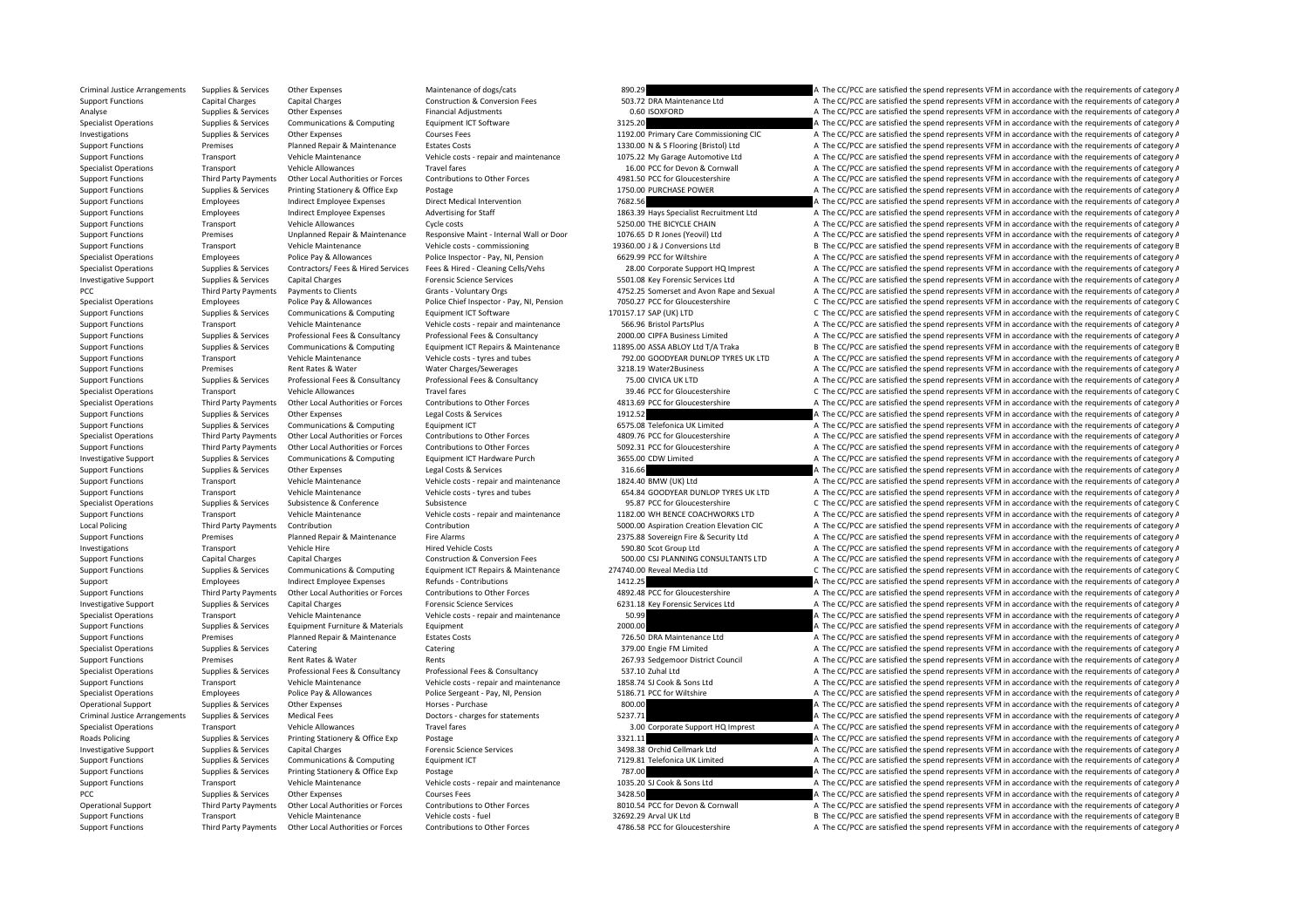Support Functions Supplies & Services Other Expenses Legal Costs & Services A The COPCC are satisfied the spend represents VFM in accordance with the requirements of category A

Support Functions Third Party Payments Other Local Authorities or Forces Contributions to Other Forces A790.26 PCC for Gloucestershire A The CC/PCC are satisfied the spend represents VFM in accordance with the requirements Support Functions Supplies & Services Clothing Uniforms & Laundry Clothing & Uniforms - Issues 542.75 IF Solutions Ltd A The CC/PCC are satisfied the spend represents VFM in accordance with the requirements of category A T PCC PCC Employees Police Pay & Allowances Police PC - National Insurance 362.25 C The CC/PCC are satisfied the spend represents VFM in accordance with the requirements of category C<br>Support Functions Employees Indirect E Support Functions Employees Indirect Employee Expenses Advertising for Staff 1858.44 Hays Specialist Recruitment Ltd A The CC/PCC are satisfied the spend represents VFM in accordance with the requirements of category A Support Functions Supplies & Services Contractors/ Fees & Hired Services Fees & Hired Fees A Services Fees & Hired Services Fees & Hired Supplies and the Services Services Services Services Services Shop Drugs & Medical Re Support Functions Supplies & Services Medical Fees Drugs & Medical Requisites 666.20 A The CC/PCC are satisfied the spend represents VFM in accordance with the requirements of category A Specialist Operations Supplies & Services Communications & Computing Equipment ICT 140.82 A The CC/PCC are satisfied the spend represents VFM in accordance with the requirements of category A The CC/PC are satisfied the sp Local Policing Supplies & Services Equipment Furniture & Materials Equipment Equipment Equipment Equipment a The CONNECURITY LTD A The CC/PCC are satisfied the spend represents VFM in accordance with the requirements of ca Operational Support Supplies & Services Other Expenses Does - Kennel Purchase & Maint 618.51 A The CC/PCC are satisfied the spend represents VFM in accordance with the requirements of category A Supplies & Services Contractors/ Fees & Hired Services Fees & Hired The Services Fees & Hired Services Fees & Hired Services Fees & Hired Services Fees & Hired Services Fees & Hired Services Fees & Hired Services Fees & Hi Support Functions Transport Vehicle Maintenance Vehicle costs – tyres and tubes 597.14 MICHELIN TYRE PLC A The CC/PCC are satisfied the spend represents VFM in accordance with the requirements of category A The Criminal lu Criminal Justice Arrangements Supplies & Services Capital Charges Forensic Science Services 2388.75 Orchid Cellmark Ltd A The CC/PCC are satisfied the spend represents VFM in accordance with the requirements of category A Criminal Justice Arrangements Supplies & Services Other Expenses Remand costs Remand costs Remand costs 658.28 Bidfood A The CC/PCC are satisfied the spend represents VFM in accordance with the requirements of category A T Specialist Operations Support Operations Support Accordance Accordance Accommodation 198.00 Corporate Support H<br>A The CC/PCC are satisfied the spend represents VFM in accordance with the requirements of category A Support Functions Capital Charges Capital Charges Other Plant & Equipment 1648.00 Commercial Transfer Limited A The CC/PCC are satisfied the spend represents VFM in accordance with the requirements of category A Support Functions Transport Vehicle Maintenance Vehicle costs - tyres and tubes 634.39 GOODYEAR DUNLOP TYRES UK LTD A The CC/PCC are satisfied the spend represents VFM in accordance with the requirements of category A Vehi A The CC/PCC are satisfied the spend represents VFM in accordance with the requirements of category A Support Functions Premises Energy Costs Electricity Electricity and the Support Electricity 11028.02 EDF ENERGY 1 LIMITED B The CC/PCC are satisfied the spend represents VFM in accordance with the requirements of category Support Functions Supplies & Services Communications & Computing Telephone Calls 169.07 BRITISH TELECOMMUNICATIONS PLC C The CC/PCC are satisfied the spend represents VFM in accordance with the requirements of category C Specialist Operations Transport Vehicle Maintenance Vehicle costs - fuel 20.83 Corporate Support HQ Imprest A The CC/PCC are satisfied the spend represents VFM in accordance with the requirements of category A Disused Third Party Payments Payments to Clients Grants - Voluntary Orgs 4995.00 Crimestoppers Trust A The CC/PCC are satisfied the spend represents VFM in accordance with the requirements of category A Police Staff Ore an Specialist Operations Control Police Staff Overtime Police Staff - OT, NI, Pension 3684.14 PCC for Wiltshire 3680 Corporate Support HQ Imprest C The CC/PCC are satisfied the spend represents VFM in accordance with the requ Specialist Operations Transport Vehicle Allowances Travel fares Travel fares 86.80 Corporate Support HQ Imprest A The CC/PCC are satisfied the spend represents VFM in accordance with the requirements of category A Support Functions Transport Vehicle Maintenance Vehicle costs - repair and maintenance 3503.65 Clifford Thames Limited A The CC/PCC are satisfied the spend represents VFM in accordance with the requirements of category A Support Functions Supplies & Services Communications & Computing Foujinment ICT Hardware Purch 5225.09 Dell Corporation Ltd A The CC/PCC are satisfied the spend represents VFM in accordance with the requirements of categor Support Functions Supplies & Services Other Expenses Legal Fees 3rd Party Legal Fees 3rd Party 900.00 A The CC/PCC are satisfied the spend represents VFM in accordance with the requirements of category A The CC/PC are sati Support Functions Supplies & Services Contractors/ Fees & Hired Services Fees & Hired 1415.83 My Staff Shop Limited A The CC/PCC are satisfied the spend represents VFM in accordance with the requirements of category A The Specialist Operations Third Party Payments Other Local Authorities or Forces Contributions to Other Forces A990.87 PCC for Gloucestershire A The CC/PCC are satisfied the spend represents VFM in accordance with the requirem Support Functions Premises Planned Repair & Maintenance Repairs & Maint General 21953.38 Integral UK Ltd B The CC/PCC are satisfied the spend represents VFM in accordance with the requirements of category B Support Functions Supplies & Services Communications & Computing Communications & Computing Foutbread Functions Foutbread Maintenance 69331.15 IBM (United Kingdom) Itd C. The CC/PCC are satisfied the spend represents VFM i Support Functions Premises Premises Energy Costs Electricity Electricity Electricity 13101.03 EDF ENERGY 1 LIMITED B The CC/PCC are satisfied the spend represents VFM in accordance with the requirements of category B The c Support Functions Third Party Payments Other Local Authorities or Forces Contributions to Other Forces A944.43 PCC for Gloucestershire A The CC/PCC are satisfied the spend represents VFM in accordance with the requirements Support Functions Transport Vehicle Maintenance Vehicle costs - tyres and tubes 1069.56 GOODYEAR DUNLOP TYRES UK LTD A The CC/PCC are satisfied the spend represents VFM in accordance with the requirements of category A Specialist Operations Supplies & Services Communications & Computing Equipment ICT Software 610.00 610.00 A The CC/PCC are satisfied the spend represents VFM in accordance with the requirements of category A Support Functions Transport Vehicle Maintenance Vehicle costs – fuel 34411.33 Arval UK Ltd B The CC/PCC are satisfied the spend represents VFM in accordance with the requirements of category B Criminal Justice Arrangements Supplies & Services Professional Fees & Consultancy Professional Fees & Consultancy Professional Fees & Consultancy Professional Fees & Consultancy Professional Fees & Consultancy Professional Support Functions Premises Planned Repair & Maintenance Premises Costs 4928.00 Commercial Transfer Limited A The CC/PCC are satisfied the spend represents VFM in accordance with the requirements of category A Disused Supplies & Services Printing Stationery & Office Exp Reprographics 7810.58 Xerox (UK) Ltd A The CC/PCC are satisfied the spend represents VFM in accordance with the requirements of category A Support Functions Supplies & Services Other Expenses Legal Costs & Services Legal Costs & Services Legal Costs & Services 995.00 A The CC/PCC are satisfied the spend represents VFM in accordance with the requirements of ca Specialist Operations Transport Vehicle Maintenance Vehicle costs - fuel 94.44 PCC for Gloucestershire C. The CC/PCC are satisfied the spend represents VFM in accordance with the requirements of category C Specialist Operations Supplies & Services Other Expenses Courses Fees Courses Fees 1497.50 A The CC/PCC are satisfied the spend represents VFM in accordance with the requirements of category A Support Functions Premises Energy Costs Electricity Electricity 3133.64 EDF ENERGY 1 LIMITED A The CC/PCC are satisfied the spend represents VFM in accordance with the requirements of category A Criminal Justice Arrangements Supplies & Services Medical Fees Doctors - call out fees Doctors - call out fees 157232.92 C The CC/PCC are satisfied the spend represents VFM in accordance with the requirements of category C Supplies & Services Contractors/Fees & Hired Services Fees & Hired Frees Contractors/Fees & Hired Services Fees & Hired Services Fees & Hired Services Fees & Hired Services Fees & Hired Services Fees & Hired Services Fees Specialist Operations Third Party Payments Other Local Authorities or Forces Contributions to Other Forces A827.63 PCC for Gloucestershire A The CC/PCC are satisfied the spend represents VFM in accordance with the requirem Support Functions Supplies & Services Capital Charges Forensic Science Services Forensic Science Services Forensic Science Services 530.40 Alere Toxicology PLC A The CC/PCC are satisfied the spend represents VFM in accorda Supplies & Services Clothing Uniforms & Laundry Clothing & Uniforms - non-stock 1300.00 MONSOON MARKETING LTD A The CC/PCC are satisfied the spend represents VFM in accordance with the requirements of category A Criminal Justice Arrangements Supplies & Services Subsistence & Conference Hospitality Hospitality 38.00 Engie FM Limited A The CC/PCC are satisfied the spend represents VFM in accordance with the requirements of category Support Functions Capital Charges Capital Charges Capital Charges Capital Charges ACT Equipment Purchase 64650.00 Lenovo Technology (UK) Ltd C The CC/PCC are satisfied the spend represents VFM in accordance with the requir Local Policing Supplies & Services Communications & Computing Equipment ICT Consumables 501.50 Axess International Ltd A The CC/PCC are satisfied the spend represents VFM in accordance with the requirements of category A Criminal Justice Arrangements Supplies & Services Other Expenses Maintenance of dogs/cats Maintenance of dogs/cats 1182.92 A The CC/PCC are satisfied the spend represents VFM in accordance with the requirements of category Support Functions Supplies & Services Contractors/ Fees & Hired Services Fees & Hired 960.00 Hands Free Computing Ltd A The CC/PCC are satisfied the spend represents VFM in accordance with the requirements of category A Support Functions Supplies & Services Other Expenses Legal Costs & Services Legal Costs & Services A The COVEC are satisfied the spend represents VFM in accordance with the requirements of category A Support Functions Supplies & Services Equipment Furniture & Materials Equip Rental/Lease Admin 1128.96 Commercial Transfer Limited A The CC/PCC are satisfied the spend represents VFM in accordance with the requirements of Investigative Support Supplies & Services Professional Fees & Consultancy Professional Fees & Consultancy Professional Fees & Consultancy Professional Fees & Consultancy Professional Fees & Consultancy Professional Fees & Criminal Justice Arrangements Supplies & Services Equipment Furniture & Materials Equipment Equipment Equipment<br>
Vehicle Materials Support Consumer Support Pransport and Transport Transport Vehicle Materiance Vehicle Const Support Functions Transport Vehicle Maintenance Vehicle costs - fuel 4034.40 Certas Energy UK Ltd A The CC/PCC are satisfied the spend represents VEM in accordance with the requirements of category A Criminal Justice Arrangements Supplies & Services Other Expenses Maintenance of dogs/cats 621.84 63.84 A The CC/PCC are satisfied the spend represents VFM in accordance with the requirements of category A Support Functions Transport Vehicle Maintenance Vehicle costs - repair and maintenance 527.97 SAFETY KLEEN UK LTD A The CC/PCC are satisfied the spend represents VFM in accordance with the requirements of category A The Cr A The CC/PCC are satisfied the spend represents VFM in accordance with the requirements of category A Supplies & Services Contractors/Fees & Hired Services Fees & Hired The Services Fees & Hired The Services Fees & Hired Services Fees & Hired The COND SMSR (Social & Market Strategic Res A The CC/PCC are satisfied the spend Specialist Operations Supplies & Services Capital Charges Manufact Capital Charges Forensic Science Services 679.90 Orchid Cellmark Ltd A The CC/PCC are satisfied the spend represents VFM in accordance with the requirement A The CC/PCC are satisfied the spend represents VFM in accordance with the requirements of category A Support Functions Premises Unplanned Repair & Maintenance Responsive Maint - Internal Wall or Door 2408.00 DRA Maintenance Ltd A The CC/PCC are satisfied the spend represents VFM in accordance with the requirements of cate Support Functions Transport Vehicle Maintenance Vehicle costs - tyres and tubes 792.00 GOODYEAR DUNLOP TYRES UK LTD A The CC/PCC are satisfied the spend represents VFM in accordance with the requirements of category A Criminal Justice Arrangements Supplies & Services Other Expenses Maintenance of dogs/cats Maintenance of dogs/cats 1233.08 A The CC/PCC are satisfied the spend represents VFM in accordance with the requirements of category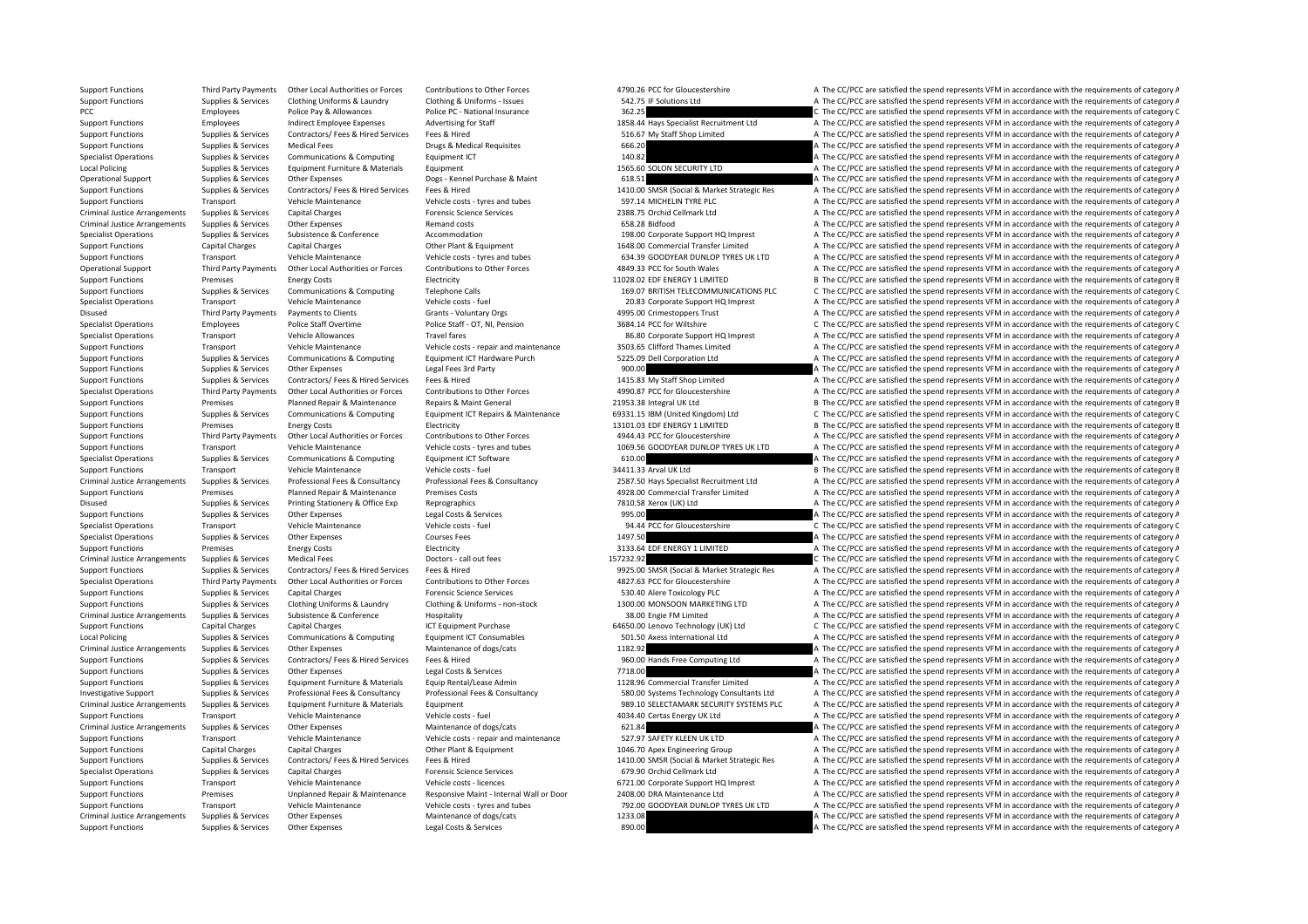Local Policing Premises Rent Rates & Water Rents Rents Rents Section A The CC/PCC are satisfied the spend represents VFM in accordance with the requirements of category A

Local Policing Supplies & Services Other Expenses Visits & Activities Visits & Activities 1700.00 A The CC/PCC are satisfied the spend represents VFM in accordance with the requirements of category A Supplies & Services Contractors/Fees & Hired Services Fees & Hired Services Fees & Hired Services Fees & Hired Services Fees & Hired Services Fees & Hired Services Fees & Hired Services Fees & Hired Services Fees & Hired S Disused Supplies & Services Printing Stationery & Office Exp Printing Printing Printing Stationery A Office Exp Printing Printing Stationers and Development of category A The CC/PCC are satisfied the spend represents VFM i Supplies & Services Communications & Computing Equipment ICT Repairs & Maintenance 3618.75 Sonic Communications (INT) Ltd A The CC/PCC are satisfied the spend represents VFM in accordance with the requirements of category Support Functions Supplies & Services Faujoment Functions of category A The CC/PCC are satisfied the spend represents VFM in accordance with the requirements of category A Support Functions Premises Planned Repair & Maintenance Fire Alarms 1216.67 STATIC SYSTEMS GROUP PLC A The CC/PCC are satisfied the spend represents VFM in accordance with the requirements of category A Specialist Operations Supplies & Services Equipment Furniture & Materials Equipment 13.98 PCC for Wiltshire 13.98 PCC for Wiltshire C The CC/PCC are satisfied the spend represents VFM in accordance with the requirements of Investigative Support Supplies & Services Professional Fees & Consultancy Professional Fees & Consultancy Professional Fees & Consultancy Professional Fees & Consultancy Professional Fees & Consultancy Professional Fees & Support Functions Supplies & Services Other Expenses Legal Costs & Services Legal Costs & Services Costs & Services Services Costs & Services Costs & Services Costs & Services Costs & Services Costs & Services Costs & Serv Support Functions Premises Energy Costs Electricity Electricity 3667.77 EDF ENERGY 1 LIMITED A The CC/PCC are satisfied the spend represents VFM in accordance with the requirements of category A Support Functions Supplies & Services Contractors/Fees & Hired Services Fees & Hired Hired Services Fees & Hired Services Fees & Hired Services Fees & Hired Services Fees & Hired Service Contractors Fees & Hired Service Me Support Functions Transport Vehicle Maintenance Vehicle costs - fuel 3036.49 Certas Energy UK Ltd A The CC/PCC are satisfied the spend represents VFM in accordance with the requirements of category A Criminal Justice Arrangements Supplies & Services Professional Fees & Consultancy Professional Fees & Consultancy Professional Fees & Consultancy Professional Fees & Consultancy Professional Fees & Consultancy Professional A The CC/PCC are satisfied the spend represents VFM in accordance with the requirements of category A Support Functions Supplies & Services Other Expenses Legal Fees 3rd Party 675.00 675.00 A The CC/PCC are satisfied the spend represents VFM in accordance with the requirements of category A Analyse Transport Mehicle Allowances Travel fares Travel fares 21175.88 B The CC/PCC are satisfied the spend represents VFM in accordance with the requirements of category B The COMEAN in accordance with the requirements o A The CC/PCC are satisfied the spend represents VFM in accordance with the requirements of category A Support Functions Transport Vehicle Hire Hired Vehicle Costs and the Hired Vehicle Costs 928.00 TOLLGATE HIRE LTD A The CC/PCC are satisfied the spend represents VFM in accordance with the requirements of category A Support Functions Supplies & Services Other Expenses Courses Fees Courses Fees 1434.00 Hands Free Computing Ltd A The CC/PCC are satisfied the spend represents VFM in accordance with the requirements of category A Support Functions Employees Indirect Employee Expenses Advertising for Staff 1810.74 Hays Specialist Recruitment Ltd A The CC/PCC are satisfied the spend represents VFM in accordance with the requirements of category A Specialist Operations Employees Police Pay & Allowances Police Inspector - Pay, NJ, Pension 6629.99 PCC for Devon & Cornwall<br>Support Functions Premises Planned Renair & Maintenance Servicing - Mechanical Plant 7062.28 Inte Support Functions Premises Planned Repair & Maintenance Servicing Mechanical Plant 7062.28 Integral UK Itd A The CC/PCC are satisfied the spend represents VFM in accordance with the requirements of category A Support Functions Supplies & Services Equipment Furniture & Materials Equipment Furniture & Materials Equipment 5335.00 GV MULTI-MEDIA LTD A The CC/PCC are satisfied the spend represents VFM in accordance with the requirem Analyse Supplies & Services Other Expenses Financial Adjustments Financial Adjustments – 9.52 PCC for Devon & Cornwall A The CC/PCC are satisfied the spend represents VFM in accordance with the requirements of category A Roads Policing Supplies Services Other Expenses Donations Donations Support Support BO Corporate Support HO Imprest A The CC/PCC are satisfied the spend represents VFM in accordance with the requirements of category A Local Policing Third Party Payments Contribution Contribution Contribution Contribution Contribution Contribution Contribution Contribution Supplements of category A The CC/PCC are satisfied the spend represents VFM in acc Support Functions Supplies & Services Other Expenses Detained Veh Storage 986.31 HC SLINGSBY PLC A The CC/PCC are satisfied the spend represents VFM in accordance with the requirements of category A Support Functions Supplies & Services Other Expenses Courses Fees Courses Fees 4312.80 7Safe Limited A The CC/PCC are satisfied the spend represents VFM in accordance with the requirements of category A Support Functions Premises Energy Costs Gas Gas 1063.03 CORONA ENERGY RETAIL 4 LTD A The CC/PCC are satisfied the spend represents VFM in accordance with the requirements of category A Specialist Operations Supplies & Services Communications & Computing Equipment ICT Repairs & Maintenance 2385.00 COMPSOFT LTD A The CC/PCC are satisfied the spend represents VFM in accordance with the requirements of categ Supplies & Services Communications & Computing Equipment ICT Repairs & Maintenance 6010.00 Avon Armour Limited A The CC/PCC are satisfied the spend represents VFM in accordance with the requirements of category A Investigative Support Supplies & Services Other Expenses Courses Fees Courses Fees 4875.00 Fostering Forensics Ltd A The CC/PCC are satisfied the spend represents VFM in accordance with the requirements of category A Supplies & Services Equipment Furniture & Materials Foundment Cleaning & Materials And Cleaning & Materials Provides And The CONSTRICALLY A Serve CONSTRICALLY A Serve CONSTRICALLY A Serve Safe A The CC/PCC are satisfied th Investigative Support Supplies & Services Medical Fees Pathologists reports Pathologists reports 2651.00 Dr DS Cook A The CC/PCC are satisfied the spend represents VFM in accordance with the requirements of category A Support Functions Supplies & Services Communications & Computing Foujoment ICT Repairs & Maintenance 705.00 Sepura PLC A The CC/PCC are satisfied the spend represents VFM in accordance with the requirements of category A Criminal Justice Arrangements Supplies & Services Clothing Uniforms & Laundry Laundry Manuforms Manufor Supplies & Services Clothing Uniforms & Laundry Manufor Manufor Manuforms of category A The CC/PCC are satisfied the s Support Functions Supplies & Services Equipment Furniture & Materials Equipment 2580.25 Wellington Welding Supplies Ltd A The CC/PCC are satisfied the spend represents VFM in accordance with the requirements of category A Support Functions Capital Charges Vehicle Conversions Vehicle Conversions Vehicle Conversions 1200.00 RSG ENGINEERING LTD A The CC/PCC are satisfied the spend represents VFM in accordance with the requirements of category Supplies & Services Equipment Furniture & Materials Equipment Repairs & Maintenance 1500.00 Services Design Solution Ltd A The CC/PCC are satisfied the spend represents VFM in accordance with the requirements of category A Support Functions Premises Waste Disposal – Premises Waste Disposal – Premises Waste Disposal – Premises Waste Disposal – Premises Waste Disposal – Premises S23.46 SUEZ Recycling and Recovery UK Ltd A The CC/PCC are satisf Specialist Operations Conditional Employees Police Staff Pay & Allowances Police Staff - Pay OT NI Pension 14082 00 PCC for Glourestershire C The CC/PCC are satisfied the spend represents VEM in accordance with the require Support Functions Supplies & Services Other Expenses Courses Fees Courses Fees 16416.00 PCC for South Wales B The CC/PCC are satisfied the spend represents VFM in accordance with the requirements of category E PCC Third Party Payments **Payments** to Clients Grants - Voluntary Orgs 13750.00 North Somerset Council B The CC/PCC are satisfied the spend represents VFM in accordance with the requirements of category B Support Functions Supplies & Services Catering Catering Catering Catering Catering Catering Catering Catering Catering Catering Catering Catering Catering Catering Catering Catering Catering Catering Catering Category A Th Support Functions Capital Charges Capital Charges Other Plant & Equipment S233.00 Romac Building Contractors Ltd A The CC/PCC are satisfied the spend represents VFM in accordance with the requirements of category A Criminal Justice Arrangements Supplies & Services Medical Fees Doctors - call out fees 157232.92 C The CC/PCC are satisfied the spend represents VFM in accordance with the requirements of category C Specialist Operations Supplies & Services Subsistence Subsistence Subsistence Subsistence Subsistence Subsistence Subsistence Subsistence Subsistence Subsistence Subsistence Subsistence Subsistence Subsistence Subsistence Specialist Operations Supplies & Services Contractors/ Fees & Hired Fees & Hired Fees & Hired 1975.00 Mind UK A The CC/PCC are satisfied the spend represents VFM in accordance with the requirements of category A The CC/PCC Support Functions Premises Planned Repair & Maintenance Grounds Maintenance 1050.00 PLANT CARE INTERIORSCAPES A The CC/PCC are satisfied the spend represents VFM in accordance with the requirements of category A The Criter A The CC/PCC are satisfied the spend represents VFM in accordance with the requirements of category A Roads Policing Supplies & Services Contractors/ Fees & Hired Services Fees & Hired Services Fees & Hired Services Fees & Hired State of Contractors/ Fees & Hired State Services Fees & Hired State Services State State State Analyse Supplies & Services Other Expenses Donations Donations Donations SOO.00 Sierra Leone Bristol Association (S A The CC/PCC are satisfied the spend represents VFM in accordance with the requirements of category A Criminal Justice Arrangements Supplies & Services Equipment Furniture & Materials Equipment Operational Equipment Operational Equipment Operational 10810.00 LION LABORATORIES LTD B The CC/PCC are satisfied the spend repres Support Employees Support Employee Expenses Refunds - Contributions Refunds 1075.26 A The CC/PCC are satisfied the spend represents VFM in accordance with the requirements of category A Support Functions Transport Vehicle Support Functions Transport Vehicle Maintenance Vehicle costs - fuel 2097.00 Certas Energy UK Ltd A The CC/PCC are satisfied the spend represents VFM in accordance with the requirements of category A Support Functions Premises Energy Costs Electricity Electricity Electricity 2732.86 EDF ENERGY 1 LIMITED A The CC/PCC are satisfied the spend represents VFM in accordance with the requirements of category A Operational Support Supplies & Services Subsistence Subsistence Subsistence Subsistence Subsistence Subsistence 72.85 PCC for Wiltshire C The CC/PCC are satisfied the spend represents VFM in accordance with the requirement Specialist Operations Premises Energy Costs Electricity Electricity 3709.44 EDE ENERGY 1 LIMITED A The CC/PCC are satisfied the spend represents VFM in accordance with the requirements of category A Specialist Operations Supplies & Services Other Expenses Courses Fees Courses Fees 1065.00 Kent Police & Crime Commissioner A The CC/PCC are satisfied the spend represents VFM in accordance with the requirements of categor A The CC/PCC are satisfied the spend represents VFM in accordance with the requirements of category A Criminal Justice Arrangements Supplies & Services Other Expenses Maintenance of dogs/cats Maintenance of dogs/cats 529.50 A The CC/PCC are satisfied the spend represents VFM in accordance with the requirements of category Criminal Justice Arrangements Supplies & Services Other Expenses Maintenance of dogs/cats Maintenance of dogs/cats 670.83 A The CC/PCC are satisfied the spend represents VFM in accordance with the requirements of category A The CC/PCC are satisfied the spend represents VFM in accordance with the requirements of category A Support Functions Premises Unplanned Repair & Maintenance Responsive Maint ‐ Roofs 573.92 DRA Maintenance Ltd A The CC/PCC are satisfied the spend represents VFM in accordance with the requirements of category A Support Functions Premises Rent Rates & Water Water Charges/Sewerages 786.20 Water2Business A The CC/PCC are satisfied the spend represents VFM in accordance with the requirements of category A Investigations Supplies & Services Professional Fees & Consultancy Professional Fees & Consultancy Professional Fees & Consultancy Professional Fees & Consultancy S17.96 A The CC/PCC are satisfied the spend represents VFM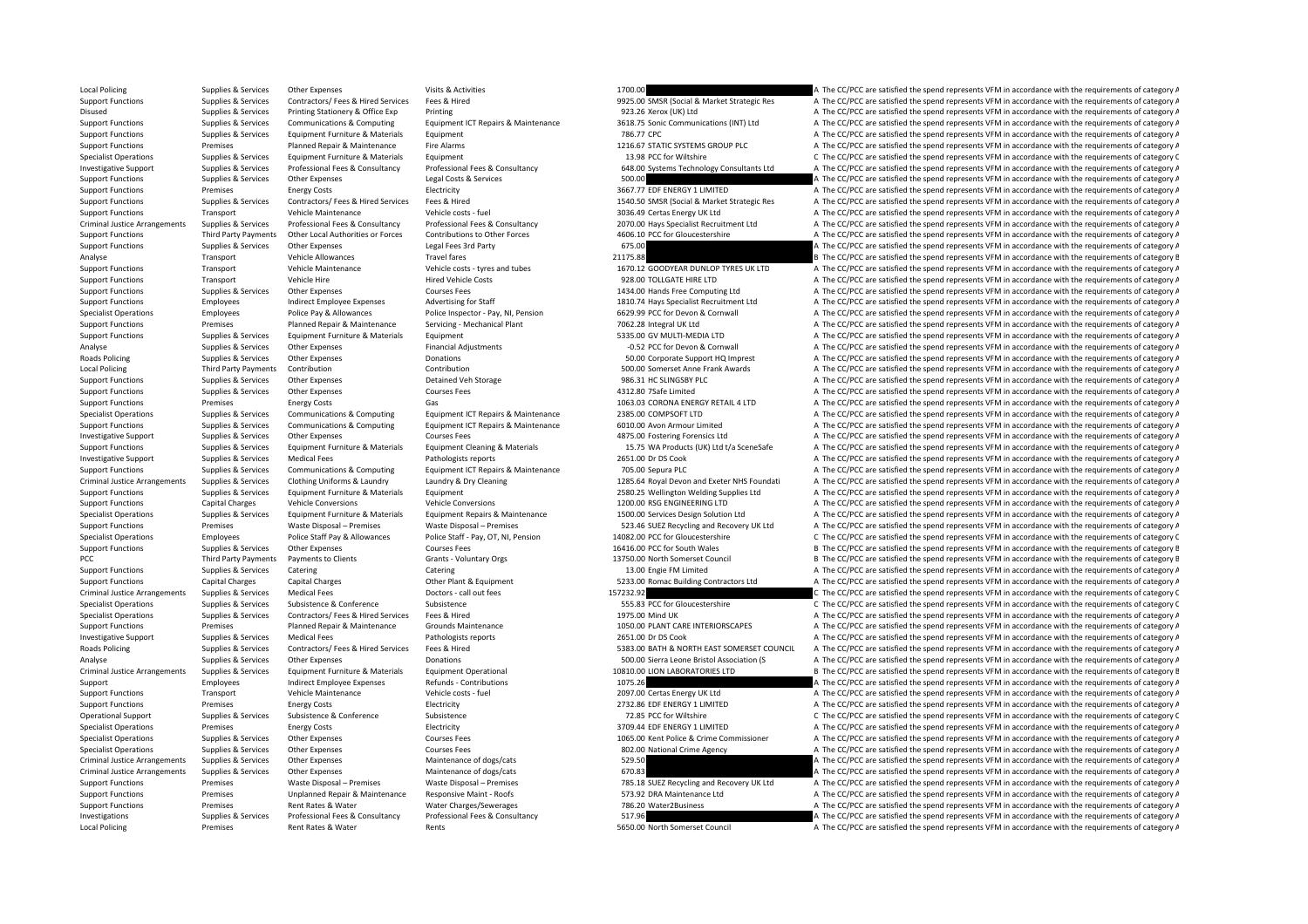Support Functions Supplies & Services Other Expenses Legal Costs & Services A The COSTS OF CONTEXTS A The COVEC are satisfied the spend represents VFM in accordance with the requirements of category A Support Functions Supplies & Services Communications & Computing Equipment ICT Equipment ICT 1493.25 Telefonica UK Limited A The CC/PCC are satisfied the spend represents VFM in accordance with the requirements of category Support Functions Premises Premises Planned Repair & Maintenance Planned Maint - Internal Decoration 1050.00 Solar Valley Electrical Limited A The CC/PCC are satisfied the spend represents VFM in accordance with the requir Specialist Operations Employees Police Pay & Allowances Police PC ‐ Pay, OT, NI, Pension 17197.46 PCC for Wiltshire C The CC/PCC are satisfied the spend represents VFM in accordance with the requirements of category C Investigative Support Supplies & Services Equipment Furniture & Materials Equipment Operational Equipment Operational and the Support of the CO/PCC are satisfied the spend represents VFM in accordance with the requirements Support Functions Supplies & Services Communications & Computing Equipment ICT 1605.00 EE Limited 1605.00 EE Limited A The CC/PCC are satisfied the spend represents VFM in accordance with the requirements of category A Supplies & Services Clothing Uniforms & Laundry Clothing & Uniforms - non-stock 1300.00 MONSOON MARKETING LTD A The CC/PCC are satisfied the spend represents VFM in accordance with the requirements of category A out of the control of the services of the Professional Fees & Consultancy Professional Fees & Consultancy Professional Fees & Consultancy Professional Fees & Consultancy Professional Fees & Consultancy Professional Fees & Criminal Justice Arrangements Supplies & Services Other Expenses Maintenance of dogs/cats Maintenance of dogs/cats 836.59 A The CC/PCC are satisfied the spend represents VFM in accordance with the requirements of category Analyse Supplies & Services Subsistence & Conference Hospitality Hospitality Hospitality 115.20 Engie FM Limited A The CC/PCC are satisfied the spend represents VFM in accordance with the requirements of category A Specialist Operations Transport Transport Wehicle Maintenance Vehicle Costs - repair and maintenance 1.00 Corporate Support HQ Imprest A The CC/PCC are satisfied the spend represents VFM in accordance with the requirements Support Functions Supplies & Services Other Expenses Legal Costs & Services Legal Costs & Services 2012 Costs & Services 750.00 A The CC/PCC are satisfied the spend represents VFM in accordance with the requirements of cat Disused Premises Cleaning & Domestic Supplies Cleaning Charges Cleaning Charges Cleaning Charges Cleaning Charges 891.43 Sodexo Limited B The CC/PCC are satisfied the spend represents VFM in accordance with the requirement Specialist Operations Police Pay and The CC/PCC are satisfied the spend represents VFM in accordance with the requirements of category A Support Functions Premises Unplanned Repair & Maintenance Responsive Maint - Electrical 2015.00 Solar Valley Electrical Limited A The CC/PCC are satisfied the spend represents VFM in accordance with the requirements of cat Local Policing Third Party Payments Payments to Clients Grants - Voluntary Orgs 23170.00 South Gloucestershire Council B The CC/PCC are satisfied the spend represents VFM in accordance with the requirements of category B I A The CC/PCC are satisfied the spend represents VFM in accordance with the requirements of category A Support Functions Transport Vehicle Maintenance Vehicle Costs - repair and maintenance 620.00 Alliance Automotive T/A Mill Autoq A The CC/PCC are satisfied the spend represents VFM in accordance with the requirements of ca Investigative Support Supplies & Services Capital Charges Forensic Science Services Forensic Science Services 3336.45 Orchid Cellmark Ltd A The CC/PCC are satisfied the spend represents VFM in accordance with the requireme Support Functions Supplies & Services Communications & Computing Equipment ICT 1524.97 Telefonica UK Limited A The CC/PCC are satisfied the spend represents VFM in accordance with the requirements of category A Investigative Support Supplies & Services Capital Charges Porensic Services Forensic Science Services Premises Porensic Science Services 2735.20 Orchid Cellmark Ltd A The CC/PCC are satisfied the spend represents VFM in ac Support Functions Premises Unplanned Repair & Maintenance Responsive Maint ‐ Ceilings 992.22 DRA Maintenance Ltd A The CC/PCC are satisfied the spend represents VFM in accordance with the requirements of category A PCC Third Party Payments Payments to Clients Grants - Voluntary Orgs 21244.34 Swan Advocacy Network B The CC/PCC are satisfied the spend represents VFM in accordance with the requirements of category B Operational Support Supplies & Services Other Expenses Dogs - Purchase Dogs - Purchase 3905.00 K10 Working Dogs England Ltd A The CC/PCC are satisfied the spend represents VFM in accordance with the requirements of categor Support Functions Supplies & Services Communications & Computing Foutbroat CT Repairs & Maintenance 8155.00 Microsoft Ltd A The CC/PCC are satisfied the spend represents VFM in accordance with the requirements of category Support Functions Supplies & Services Printing Stationery & Office Exp Postage Printing Protote and the Services Printing A The CC/PCC are satisfied the spend represents VFM in accordance with the requirements of category PCC Supplies & Services Catering Catering Catering Catering Catering Catering Catering Catering Catering Catering Catering Catering Catering 180.00 Engine FM Limited A The CC/PCC are satisfied the spend represents VFM in a Analyse Transport Vehicle Allowances Travel fares Travel fares 9178.18 A The CC/PCC are satisfied the spend represents VFM in accordance with the requirements of category A Support Functions Supplies & Services Contractors/ Fees & Hired Services Fees & Hired 2375.00 My Staff Shop Limited A The CC/PCC are satisfied the spend represents VFM in accordance with the requirements of category A Operational Support Supplies & Services Other Expenses Horses Purchase R500.00 A The CC/PCC are satisfied the spend represents VFM in accordance with the requirements of category A Support Functions Premises Cleaning & Domestic Supplies Cleaning Charges Cleaning Charges Cleaning Charges 16039.21 Sodexo Limited B The CC/PCC are satisfied the spend represents VFM in accordance with the requirements of Support Functions Transport Vehicle Maintenance Vehicle costs ‐ repair and maintenance 573.59 BMW (UK) Ltd A The CC/PCC are satisfied the spend represents VFM in accordance with the requirements of category A Criminal Justice Arrangements Supplies & Services Medical Fees Doctors ‐ call out fees 2014775.65 C The CC/PCC are satisfied the spend represents VFM in accordance with the requirements of category C Support Functions Capital Charges Capital Charges Capital Charges Capital Charges Construction & Conversion Works 359427.55 Midas Construction Ltd C The CC/PCC are satisfied the spend represents VFM in accordance with the Support Functions Premises Unplanned Repair & Maintenance Responsive Maint ‐ Ext Works 11244.62 DRA Maintenance Ltd B The CC/PCC are satisfied the spend represents VFM in accordance with the requirements of category B Specialist Operations Supplies & Services Subsistence Subsistence Accommodation Accommodation A Conference Accommodation 498.24 A The CC/PCC are satisfied the spend represents VFM in accordance with the requirements of cat Support Functions Transport Vehicle Maintenance Vehicle costs - repair and maintenance 1034.72 My Garage Automotive Ltd A The CC/PCC are satisfied the spend represents VFM in accordance with the requirements of category A PCC The CC/PCC are satisfied the spend represents VFM in accordance with the requirements of category A The CC/PCC are satisfied the spend represents VFM in accordance with the requirements of category A Support Functions Supplies & Services Other Expenses Courses Fees Courses Fees 3758.30 The Strengths People Ltd A The CC/PCC are satisfied the spend represents VFM in accordance with the requirements of category A The crit Support Functions Third Party Payments Other Local Authorities or Forces Contributions to Other Forces 4887.47 PCC for Gloucestershire A The CC/PCC are satisfied the spend represents VFM in accordance with the requirements Support Functions Capital Charges Vehicle Conversions Vehicle Conversions Vehicle Conversions 19045.00 Vehicle Livery Solutions Ltd B The CC/PCC are satisfied the spend represents VFM in accordance with the requirements of Support Functions Transport Vehicle Allowances Cycle costs Cycle costs 1750.00 THE BICYCLE CHAIN A The CC/PCC are satisfied the spend represents VFM in accordance with the requirements of category A Specialist Operations Transport Vehicle Allowances Travel fares Travel fares 26.13 Corporate Support HQ Imprest A The CC/PCC are satisfied the spend represents VFM in accordance with the requirements of category A Support Functions Supplies & Services Subsistence & Conference Hospitality Hospitality 59.10 Engie FM Limited A The CC/PCC are satisfied the spend represents VFM in accordance with the requirements of category A Operational Support Supplies & Services Other Expenses Dogs - Food Dogs - Food 839.74 Crown Petfoods Ltd A The CC/PCC are satisfied the spend represents VFM in accordance with the requirements of category A Specialist Operations Premises Rent Rates & Water Landlords Service Charge 8162.00 National Crime Agency A The CC/PCC are satisfied the spend represents VFM in accordance with the requirements of category A Support Functions Supplies & Services Equipment Furniture & Materials Equipment A The CAS Prometheus Medical Ltd A The CC/PCC are satisfied the spend represents VFM in accordance with the requirements of category A PCC PCC are satisfied the spend represents VFM in accordance with the requirements of category A The COMPUTING COMPUTING SUPPLE and represent are satisfied the spend represents VFM in accordance with the requirements of ca Support Functions Supplies & Services Other Expenses Legal Costs & Services 2387.00 2387.00 A The CC/PCC are satisfied the spend represents VFM in accordance with the requirements of category A The Cost of Appearance with Support Functions Supplies Appeals of Appeals Cost Orthorns Constance Cost Orthorns and Conservices Costs and <br>A The CC/PCC are satisfied the spend represents VFM in accordance with the requirements of category A Specialist Operations Supplies & Services Communications & Computing Equipment ICT 573.76 Vodafone Corporate Limited A The CC/PCC are satisfied the spend represents VFM in accordance with the requirements of category A Support Functions Premises Rent Rates & Water Rents Rents Rents Rents Rents Rents Rents 267.93 Sedgemoor District Council A The CC/PCC are satisfied the spend represents VFM in accordance with the requirements of category Support Functions Supplies & Services Equipment Furniture & Materials Equipment experience Equipment experience A The CC/PCC are satisfied the spend represents VFM in accordance with the requirements of category A Support Functions Supplies & Services Professional Fees & Consultancy Professional Fees & Consultancy Professional Fees & Consultancy Professional Fees & Consultancy Professional Fees & Consultancy Professional Fees & Cons Support Functions Capital Charges Vehicle Conversions Vehicle Conversions Vehicle Conversions 6231.20 RSG ENGINEERING LTD A The CC/PCC are satisfied the spend represents VFM in accordance with the requirements of category Support Support Supplies & Services Communications & Computing Equipment ICT 1349.92 BRITISH TELECOMMUNICATIONS PLC A The CC/PCC are satisfied the spend represents VFM in accordance with the requirements of category A The Support Functions Premises Energy Costs Gas Gas Gas 710.78 CORONA ENERGY RETAIL 4 LTD A The CC/PCC are satisfied the spend represents VFM in accordance with the requirements of category A Investigative Support Supplies & Services Professional Fees & Consultancy Professional Fees & Consultancy Professional Fees & Consultancy Professional Fees & Consultancy Professional Fees & Consultancy Professional Fees & Support Functions Premises Cleaning & Domestic Supplies Cleaning Charges Cleaning Charges Beam and the Supplies 8817.38 Sodexo Limited A The CC/PCC are satisfied the spend represents VFM in accordance with the requirements A The CC/PCC are satisfied the spend represents VFM in accordance with the requirements of category A Support Functions Supplies & Services Professional Fees & Consultancy Professional Fees & Consultancy Professional Fees & Consultancy Professional Fees & Consultancy Professional Fees & Consultancy Professional Fees & Cons Support Functions Supplies & Services Other Expenses Legal Costs & Services A Legal Costs & Services Costs & Services 665.00 A The CC/PCC are satisfied the spend represents VFM in accordance with the requirements of catego Support Functions Supplies A Supplies Concerning Constructions A The Corporations Concerning Concerning Concer<br>A The CC/PCC are satisfied the spend represents VFM in accordance with the requirements of category A Support Functions Premises Cleaning & Domestic Supplies Cleaning Charges Cleaning Charges 8817.37 Sodexo Limited A The CC/PCC are satisfied the spend represents VFM in accordance with the requirements of category A Support Functions Premises Planned Repair & Maintenance Servicing - Lifts 1295.00 Jackson Lift Services Ltd A The CC/PCC are satisfied the spend represents VFM in accordance with the requirements of category A Analyse Transport Vehicle Allowances Travel fares Travel fares 13160.05 B The CC/PCC are satisfied the spend represents VFM in accordance with the requirements of category E Support Functions Supplies & Services Other Expenses Legal Fees 3rd Party 150000.00 150000.00 C The CC/PCC are satisfied the spend represents VFM in accordance with the requirements of category C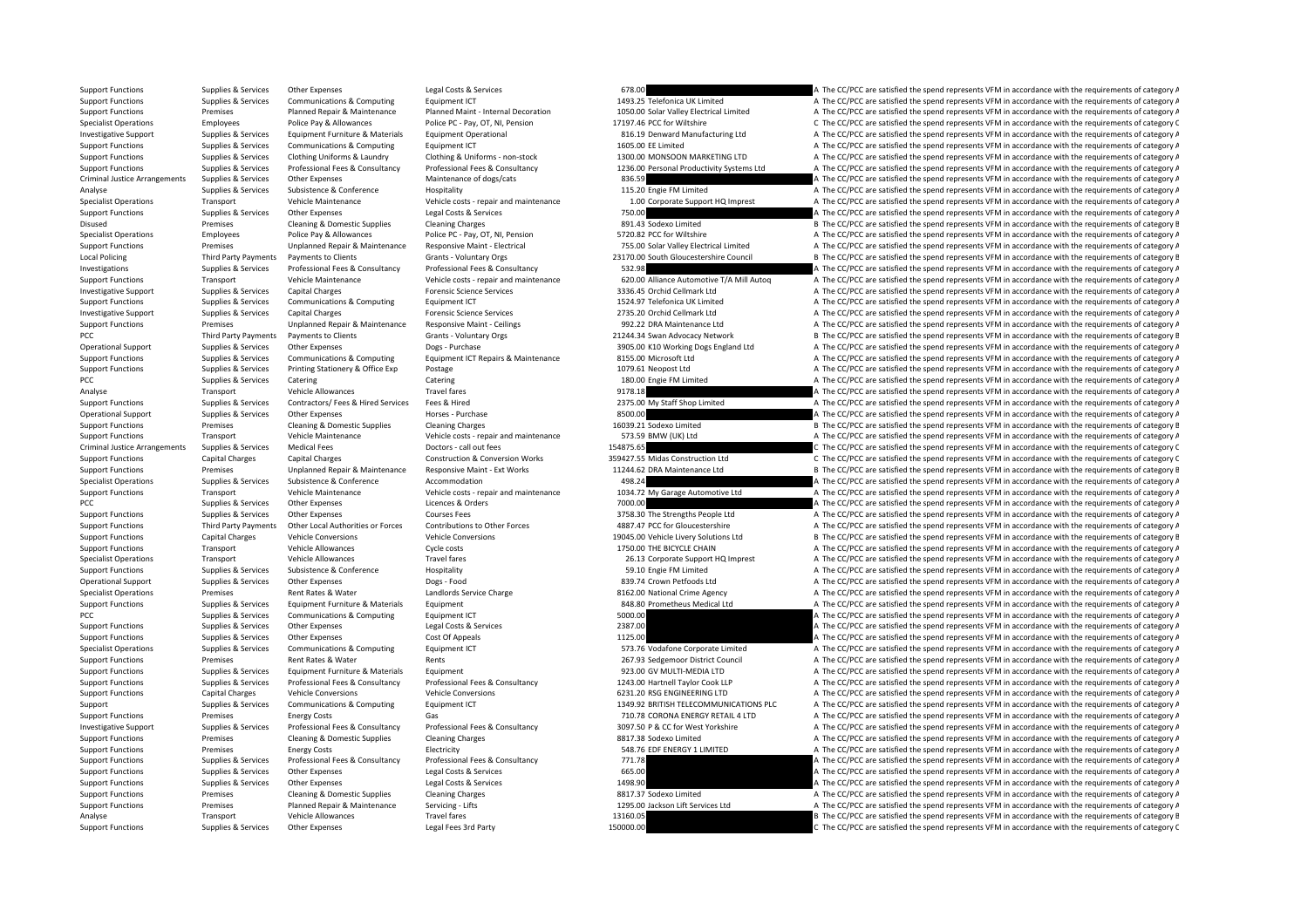Support Functions Transport Vehicle Maintenance Vehicle costs ‐ repair and maintenance 1822.24 SJ Cook & Sons Ltd A The CC/PCC are satisfied the spend represents VFM in accordance with the requirements of category A Support Functions Supplies & Services Communications & Computing Equipment ICT Software 53671.04 SAP (UK) LTD C The CC/PCC are satisfied the spend represents VFM in accordance with the requirements of category C Specialist Operations Supplies & Services Contractors/Fees & Hired Services Fees & Hired - Cleaning Cells/Vehs<br>Supplies and the compart of category A the Control of the Support HQ Instants Couponent Puritive & Materials Eq Supplies & Services Equipment Furniture & Materials Equipment Operational 676.72 WA Products (UK) Ltd t/a SceneSafe A The CC/PCC are satisfied the spend represents VFM in accordance with the requirements of category A Support Functions Transport Vehicle Maintenance Vehicle costs ‐ repair and maintenance 1537.50 DRIVE VAUXHALL A The CC/PCC are satisfied the spend represents VFM in accordance with the requirements of category A Support Functions Premises Planned Repair & Maintenance Servicing ‐ Sewerage Pumps & Septic 660.00 Clear‐Flow Limited A The CC/PCC are satisfied the spend represents VFM in accordance with the requirements of category A Support Functions Employees Indirect Employee Expenses Reimbursements - Medical 19104.00 19104.00 B The CC/PCC are satisfied the spend represents VFM in accordance with the requirements of category B Support Functions Supplies & Services Contractors/Fees & Hired Services Fees & Hired 1410.00 SMSR (Social & Market Strategic Res A The CC/PCC are satisfied the spend represents VFM in accordance with the requirements of ca Support Functions Premises Energy Costs Gas Gas 1824.62 CORONA ENERGY RETAIL 4 LTD A The CC/PCC are satisfied the spend represents VFM in accordance with the requirements of category A Supplies & Services Contractors/ Fees & Hired Services Fees & Hired - Cleaning Cells/Vehs 7.00 Corporate Support HQ Imprest A The CC/PCC are satisfied the spend represents VFM in accordance with the requirements of categor Support Functions Transport Vehicle Maintenance Vehicle costs - repair and maintenance 714.67 BMW (UK) Ltd A The CC/PCC are satisfied the spend represents VFM in accordance with the requirements of category A The CC/PC are Support Functions Premises Energy Costs Gas Gas Gas 979.19 CORONA ENERGY RETAIL 4 LTD A The CC/PCC are satisfied the spend represents VFM in accordance with the requirements of category A Support Functions Supplies & Services Communications & Computing Equipment ICT Repairs & Maintenance 1776.00 Vodafone 1977.00 Vodafone A The CC/PCC are satisfied the spend represents VFM in accordance with the requirements A The CC/PCC are satisfied the spend represents VFM in accordance with the requirements of category A Support Functions Transport Vehicle Maintenance Vehicle costs - repair and maintenance 741.88 Bristol PartsPlus A The CC/PCC are satisfied the spend represents VFM in accordance with the requirements of category A Specialist Operations Employees Police Pay & Allowances Police PC · Pay, NI, Pension 4742.89 PCC for Devon & Cornwall A The CC/PCC are satisfied the spend represents VFM in accordance with the requirements of category A Su C The CC/PCC are satisfied the spend represents VFM in accordance with the requirements of category C Support Functions Premises Unplanned Repair & Maintenance Responsive Maint ‐ Roofs 709.55 DRA Maintenance Ltd A The CC/PCC are satisfied the spend represents VFM in accordance with the requirements of category A Support Functions Transport Vehicle Maintenance Vehicle costs - fuel 29156.60 Arval UK Ltd B The CC/PCC are satisfied the spend represents VFM in accordance with the requirements of category B Support Functions Premises Unplanned Repair & Maintenance Responsive Maint - Mechanical Plant 3085.00 NETWORK SECURITY SYSTEMS EUROPE (UK A The CC/PCC are satisfied the spend represents VFM in accordance with the requireme Specialist Operations Third Party Payments Other Local Authorities or Forces Contributions to Other Forces S020.80 PCC for South Wales A The CC/PCC are satisfied the spend represents VFM in accordance with the requirements Support Functions Capital Charges Capital Charges Construction & Conversion Works 153610.00 MELHUISH & SAUNDERS LTD C. The CC/PCC are satisfied the spend represents VFM in accordance with the requirements of category C Support Functions Supplies & Services Other Expenses Legal Fees 3rd Party **A The CC/PCC are satisfied the spend represents VFM in accordance with the requirements of category A** Operational Support Transport Vehicle Allowances Vehicle mileage allowance Vehicle mileage allowance Vehicle mileage allowance 1034.90 Avon and Somerset Search and Rescue A The CC/PCC are satisfied the spend represents VFM Criminal lustice Arrangements Supplies & Services Professional Fees & Consultancy Professional Fees & Consultancy Professional Fees & Consultancy Professional Fees & Consultancy Professional Fees & Consultancy Professional Operational Support Supplies & Services Catering Catering Catering Catering Catering Catering Catering Catering Catering Catering Catering Catering The CON Engine HOLL A The CC/PCC are satisfied the spend represents VFM in Supplies & Services Communications & Computing Equipment ICT Hardware Purch 49.99 Corporate Support HQ Imprest A The CC/PCC are satisfied the spend represents VFM in accordance with the requirements of category A Support Functions Supplies & Services Other Expenses Courses Fees Courses Fees A The COLEC A The CC/PCC are satisfied the spend represents VFM in accordance with the requirements of category A Support Functions Supplies & Services Equipment - Consumables Equipment - Consumables Equipment - Consumables Equipment - Consumables A The CL/PCC are satisfied the spend represents VFM in accordance with the requirements Investigations and research of carbony and the controller of change of the controller of the controller of controller of controller controller of changes and the controller of controller the controller of catagony and the Support Functions Capital Charges Capital Charges Construction & Conversion Fees 6841.40 HLMAD LIMITED A The CC/PCC are satisfied the spend represents VFM in accordance with the requirements of category A Support Functions Transport Vehicle Maintenance Vehicle costs - fuel 10394.00 Certas Energy UK Ltd B The CC/PCC are satisfied the spend represents VFM in accordance with the requirements of category B Support Functions Transport Vehicle Maintenance Vehicle costs - repair and maintenance 2413.03 SJ Cook & Sons Ltd A The CC/PCC are satisfied the spend represents VFM in accordance with the requirements of category A Support Functions Premises Energy Costs Gas Gas CORONA ENERGY RETAIL 4 LTD A The CC/PCC are satisfied the spend represents VFM in accordance with the requirements of category A Operational Support Supplies & Services Printing Stationery & Office Exp Postage 19.99 Deenside Limited A The CC/PCC are satisfied the spend represents VFM in accordance with the requirements of category A Support Functions Supplies & Services Contractors/ Fees & Hired Fees & Hired Services Fees & Hired 1857.50 Cyclescheme Ltd A The CC/PCC are satisfied the spend represents VFM in accordance with the requirements of category Support Functions Transport Vehicle Maintenance Vehicle costs - repair and maintenance 1029.23 BMW (UK) Ltd A The CC/PCC are satisfied the spend represents VFM in accordance with the requirements of category A Support Functions Transport Vehicle Maintenance Vehicle costs - repair and maintenance 1836.21 BMW (UK) Ltd A The CC/PCC are satisfied the spend represents VFM in accordance with the requirements of category A Specialist Operations Employees Police Pay & Allowances Police Sergeant - Pay, NI, Pension 4532.73 PCC for Dorset A The CC/PCC are satisfied the spend represents VFM in accordance with the requirements of category A Thanks Analyse Employees Police Staff Pay & Allowances Staffing Agency Starting Agency 9178.84 Matrix SCM Ltd A The CC/PCC are satisfied the spend represents VFM in accordance with the requirements of category A Support Functions Transport Vehicle Allowances Travel fares Travel fares 53.10 53.10 A The CC/PCC are satisfied the spend represents VFM in accordance with the requirements of category A Support Functions Transport Vehicle Maintenance Vehicle costs - repair and maintenance 715.00 MOBILE WINDSCREENS LTD A The CC/PCC are satisfied the spend represents VFM in accordance with the requirements of category A PCC Employees Police Pay & Allowances Police PC ‐ Basic Pay 3344.00 C The CC/PCC are satisfied the spend represents VFM in accordance with the requirements of category C Analyse Supplies & Services Professional Fees & Consultancy Professional Fees & Consultancy Professional Fees & Consultancy Professional Fees & Consultancy 975.23 Leonard Consultancy A The CC/PCC are satisfied the spend re Specialist Operations Figures Employees Police Pay & Allowances Police Chief Inspector - Pay, Ni, Pension 6820.86 PCC for Wiltshire A The CC/PCC are satisfied the spend represents VFM in accordance with the requirements of Support Functions Supplies & Services Communications & Computing Equipment ICT Hardware Purch 6530.00 6530.00 A The CC/PCC are satisfied the spend represents VFM in accordance with the requirements of category A Support Functions Premises Rent Rates & Water Rents Rents Rents Rents 2666.66 BATH & NORTH EAST SOMERSET COUNCIL A The CC/PCC are satisfied the spend represents VFM in accordance with the requirements of category A Specialist Operations Premises Rent Rates & Water Landlords Service Charge 1555.65 National Crime Agency A The CC/PCC are satisfied the spend represents VFM in accordance with the requirements of category A Support Functions Supplies & Services Professional Fees & Consultancy Professional Fees & Consultancy Professional Fees & Consultancy A The CC/PCC are satisfied the spend represents VFM in accordance with the requirements Support Functions Capital Charges Capital Charges Construction & Conversion Works 1595.00 Solar Valley Electrical Limited A The CC/PCC are satisfied the spend represents VFM in accordance with the requirements of category Specialist Operations Third Party Payments Other Local Authorities or Forces Contributions to Other Forces Contributions Computer of Contences AS22.89 GMCA - GMP A The CC/PCC are satisfied the spend represents VFM in accor Specialist Operations Employees Police Overtime Police Sergeant - Overtime Police Sergeant - Overtime 917.19 PCC for Dorset A The CC/PCC are satisfied the spend represents VFM in accordance with the requirements of categor Support Functions Supplies & Services Communications & Computing Equipment ICT 26628.41 Telefonica UK Limited B The CC/PCC are satisfied the spend represents VFM in accordance with the requirements of category B Support Functions Third Party Payments Other Local Authorities or Forces Contributions to Other Forces and tubes<br>Support Functions Transport Transport Vehicle Maintenance Vehicle costs types and tubes 1151.48 GOODYFAR DUNI Support Functions Transport Vehicle Maintenance Vehicle costs - tyres and tubes 1151.48 GOODYEAR DUNLOP TYRES UK LTD A The CC/PCC are satisfied the spend represents VFM in accordance with the requirements of category A Specialist Operations Transport Vehicle Allowances Travel fares Travel fares 121.57 Corporate Support HQ Imprest A The CC/PCC are satisfied the spend represents VFM in accordance with the requirements of category A Criminal Justice Arrangements Supplies & Services Other Expenses Remand costs Remand costs 707.51 WA Products (UK) Ltd t/a SceneSafe A The CC/PCC are satisfied the spend represents VFM in accordance with the requirements o Specialist Operations Transport Vehicle Allowances Travel fares Travel fares and the spend of the CC/PCC are satisfied the spend represents VFM in accordance with the requirements of category A Operational Support Supplies & Services Equipment Furniture & Materials Equipment Equipment Equipment Support Equipment Equipment Support A The CC/PCC are satisfied the spend represents VFM in accordance with the requireme Support Functions Premises Unplanned Repair & Maintenance Vandalism - Forced Entry 1554.90 Boing Rapid Secure Ltd A The CC/PCC are satisfied the spend represents VFM in accordance with the requirements of category A Support Functions Transport Vehicle Maintenance Vehicle costs - repair and maintenance 994.81 SJ Cook & Sons Ltd A The CC/PCC are satisfied the spend represents VFM in accordance with the requirements of category A Investigations Supplies & Services Communications & Computing Equipment ICT Consumables 2428.00 Data Pro IT Ltd A The CC/PCC are satisfied the spend represents VFM in accordance with the requirements of category A The CC/P A The CC/PCC are satisfied the spend represents VFM in accordance with the requirements of category A Investigative Support Supplies & Services Equipment - Consumables Equipment - Consumables Equipment - Consumables Equipment - Consumables Equipment - Consumables A The CC/PCC are satisfied the spend represents VFM in accor Investigative Support Supplies & Services Communications & Computing Equipment ICT Hardware Purch 3655.00 CDW Limited A The CC/PCC are satisfied the spend represents VFM in accordance with the requirements of category A Specialist Operations Supplies & Services Printing Stationery & Office Exp Reprographics Reprographics 1.60 PCC for Gloucestershire C The CC/PCC are satisfied the spend represents VFM in accordance with the requirements of Local Policing Supplies & Services Subsistence & Conference Hospitality Hospitality 608.60 Sodexo Limited A The CC/PCC are satisfied the spend represents VFM in accordance with the requirements of category A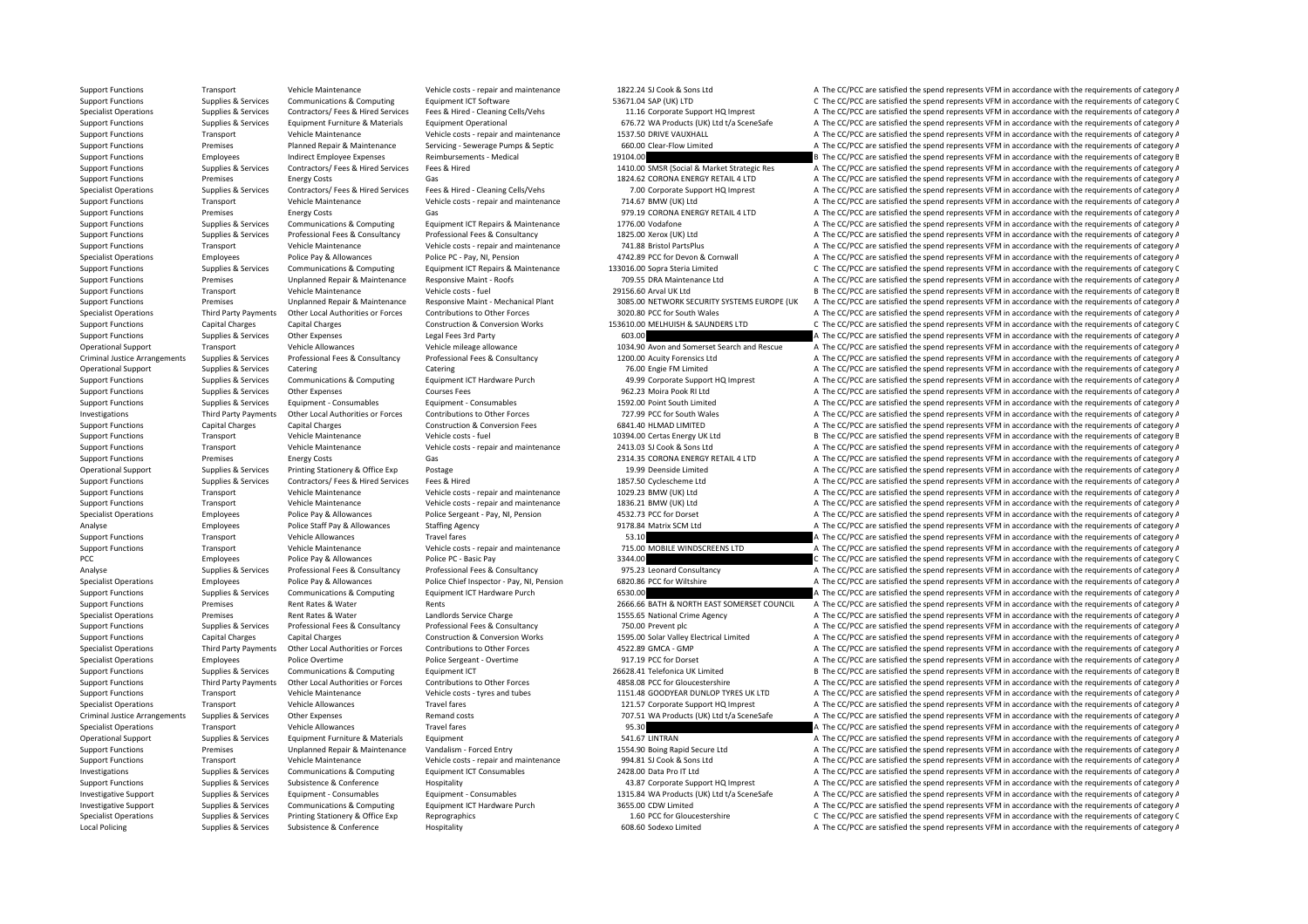Support Functions Transport Vehicle Maintenance Vehicle costs ‐ tyres and tubes 755.65 CABOT TYRE SERVICE LTD A The CC/PCC are satisfied the spend represents VFM in accordance with the requirements of category A Support Functions Supplies & Services Communications & Computing Equipment ICT 1580.30 Telefonica UK Limited A The CC/PCC are satisfied the spend represents VFM in accordance with the requirements of category A Support Functions Transport Vehicle Maintenance Vehicle costs - fuel vehicle costs - fuel 36189.94 Arval UK Ltd B The CC/PCC are satisfied the spend represents VFM in accordance with the requirements of category B The CC/P Support Functions Transport Vehicle Maintenance Vehicle costs ‐ repair and maintenance 526.09 Trek Bicycle Corporation Ltd A The CC/PCC are satisfied the spend represents VFM in accordance with the requirements of category Support Functions Premises Planned Repair & Maintenance Security 1582.90 Blue Light Partnership C The CC/PCC are satisfied the spend represents VFM in accordance with the requirements of category C Criminal Justice Arrangements Supplies & Services Capital Charges Forensic Science Services 643.50 Orchid Cellmark Ltd A The CC/PCC are satisfied the spend represents VFM in accordance with the requirements of category A Support Functions Capital Charges Capital Charges Capital Charges Construction & Conversion Fees -3675.00 HLMAD LIMITED A The CC/PCC are satisfied the spend represents VFM in accordance with the requirements of category A Support Functions Capital Charges Capital Charges Capital Charges Capital Charges Capital Charges Capital Charges Functions Functions of category C The CC/PCC are satisfied the spend represents VFM in accordance with the r Support Functions Transport Vehicle Maintenance Vehicle costs ‐ commissioning 697.30 RSG ENGINEERING LTD A The CC/PCC are satisfied the spend represents VFM in accordance with the requirements of category A Operational Supplies & Services Equipment Furniture & Materials Equipment Equipment Equipment Equipment Equipment Equipment Equipment and the C19CC are Satisfied the spend represents VFM in accordance with the requirements Support Functions Premises Premises Energy Costs Electricity Electricity Electricity Electricity and the Support Electricity and the Support Functions of category A The CC/PCC are satisfied the spend represents VFM in acco Support Functions Supplies & Services Contractors/ Fees & Hired Services Fees & Hired 1500.00 Talking Menopause Ltd A The CC/PCC are satisfied the spend represents VFM in accordance with the requirements of category A Operational Support Supplies & Services Other Expenses 2016 Dogs - Food Dogs Food Bucks Dogs and Bucks and the COLOG Crown Petfoods Ltd A The CC/PCC are satisfied the spend represents VFM in accordance with the requirement A The CC/PCC are satisfied the spend represents VFM in accordance with the requirements of category A Specialist Operations Employees Police Staff Pay & Allowances Police Staff - Pay, NI, Pension 27058.73 PCC for Dorset B The CC/PCC are satisfied the spend represents VFM in accordance with the requirements of category B Operational Support Supplies & Services Equipment Furniture & Materials Equipment Equipment 1990.00 Burtons Vehicle Systems A The CC/PCC are satisfied the spend represents VFM in accordance with the requirements of categor A The CC/PCC are satisfied the spend represents VFM in accordance with the requirements of category A Support Functions Supplies & Services Communications & Computing Equipment ICT 54986.02 BT PLC SASS COMPUTING THE CC/PCC are satisfied the spend represents VFM in accordance with the requirements of category C Support Functions Transport Vehicle Maintenance Vehicle costs - repair and maintenance 1007.95 DRIVE VAUXHALL A The CC/PCC are satisfied the spend represents VFM in accordance with the requirements of category A Analyse Employees Police Staff Pay & Allowances Staffing Agency 13590.57 Matrix SCM Ltd B The CC/PCC are satisfied the spend represents VFM in accordance with the requirements of category E Support Functions Premises Cleaning & Domestic Supplies Window Cleaning Window Cleaning examples and the SO.00 Clearstone Solutions Ltd A The CC/PCC are satisfied the spend represents VFM in accordance with the requirement Analyse Employees Police Staff Pay & Allowances Staffing Agency 15014.39 Matrix SCM Ltd B The CC/PCC are satisfied the spend represents VFM in accordance with the requirements of category B Support Functions Capital Charges Capital Charges Capital Charges Construction & Conversion Fees 10969.05 Atkins Ltd B The CC/PCC are satisfied the spend represents VFM in accordance with the requirements of category B Support Functions Transport Vehicle Maintenance Vehicle costs - tyres and tubes 2032.08 GOODYEAR DUNLOP TYRES UK LTD A The CC/PCC are satisfied the spend represents VFM in accordance with the requirements of category A Support Functions Supplies & Services Other Expenses Courses Fees 1000.00 Unison Office A The CC/PCC are satisfied the spend represents VFM in accordance with the requirements of category A PCC Third Party Payments Payments to Clients Grants - Voluntary Orgs 32429.91 Next Link B The CC/PCC are satisfied the spend represents VFM in accordance with the requirements of category B The CC/PCC are satisfied the spe Capital Charges Capital Charges Capital Charges ICT Equipment Purchase 7476.45 Sovereign Fire & Security Ltd A The CC/PCC are satisfied the spend represents VFM in accordance with the requirements of category A Local Policing Third Party Payments Contribution Contribution Contribution Contribution Contribution Contribution Contribution and Contribution 7500.00 Grassroot Communities CIC A The CC/PCC are satisfied the spend represe Analyse Supplies & Services Other Expenses Visits & Activities Visits Activities 2000.00 Barnardos A The CC/PCC are satisfied the spend represents VFM in accordance with the requirements of category A Dealing with the Public Supplies & Services Airwave Airwave Airwave Airwave Airwave Airwave Airwave Airwave Airwave Airwave Airwave 91424.18 AIRWAVE SOLUTIONS LTD C The CC/PCC are satisfied the spend represents VFM in acco Investigative Support Supplies & Services Professional Fees & Consultancy Professional Fees & Consultancy Professional Fees & Consultancy Professional Fees & Consultancy and a substance of criminal and a The CC/PCC are sat Criminal Justice Arrangements Supplies & Services Equipment Furniture & Materials Equipment expansive Equipment expansive expansive and the SUPAC A The CC/PCC are satisfied the spend represents VFM in accordance with the r Specialist Operations Supplies & Services Communications & Computing Telephone Calls Telephone Calls 510.00 Vodafone Corporate Limited A The CC/PCC are satisfied the spend represents VFM in accordance with the requirements Support Functions Premises Planned Repair & Maintenance Servicing - Lifts 1041.00 Jackson Lift Services Ltd A The CC/PCC are satisfied the spend represents VFM in accordance with the requirements of category A Local Policing Supplies & Services Catering Catering Catering Catering States and States and States and Development and the CC/PCC are satisfied the spend represents VFM in accordance with the requirements of category A Operational Support Supplies & Services Equipment Furniture & Materials Equipment Operational exacts Equipment Operational 2663.19 Interspiro Ltd A The CC/PCC are satisfied the spend represents VFM in accordance with the r Support Functions Premises Rent Rates & Water Rents Rents Rents Rents and STIB7.50 NATIONAL CAR PARKS LTD B The CC/PCC are satisfied the spend represents VFM in accordance with the requirements of category E PCC Third Party Payments **Payments to Clients** Grants - Voluntary Orgs 27305.83 Victim Support B The CC/PCC are satisfied the spend represents VFM in accordance with the requirements of category B Analyse Supplies & Services Other Expenses Financial Adjustments Financial Adjustments 0.03 CORONA ENERGY RETAIL 4 LTD A The CC/PCC are satisfied the spend represents VFM in accordance with the requirements of category A S Specialist Operations Supplies & Services Foundment Furniture & Materials Foundment Operational 315.00 315.00 A The CC/PCC are satisfied the spend represents VFM in accordance with the requirements of category A Specialist Operations Transport Vehicle Maintenance Vehicle costs ‐ fuel 8037.75 A The CC/PCC are satisfied the spend represents VFM in accordance with the requirements of category A Support Functions Transport Vehicle Maintenance Vehicle costs ‐ repair and maintenance 8512.27 SJ Cook & Sons Ltd A The CC/PCC are satisfied the spend represents VFM in accordance with the requirements of category A Support Functions Premises Planned Repair & Maintenance Servicing - Lifts 1041.00 Jackson Lift Services Ltd A The CC/PCC are satisfied the spend represents VFM in accordance with the requirements of category A Specialist Operations Transport Transport Wehicle Maintenance Vehicle costs - repair and maintenance S.36 Corporate Support HO Imprest A The CC/PCC are satisfied the spend represents VFM in accordance with the requirements Specialist Operations Supplies & Services Other Expenses Courses Fees Courses Fees 1928.50 P & CC for West Yorkshire A The CC/PCC are satisfied the spend represents VFM in accordance with the requirements of category A Specialist Operations Supplies & Services Subsistence & Conference Hospitality Hospitality 100.00 Corporate Support HQ Imprest A The CC/PCC are satisfied the spend represents VFM in accordance with the requirements of cate Specialist Operations Figures Employees Police Pay & Allowances Police Chief Inspector - Pay, HA, NI, Pension 7352.82 PCC for Gloucestershire A The CC/PCC are satisfied the spend represents VFM in accordance with the requi Support Functions Premises Energy Costs Gas Gas 1824.49 CORONA ENERGY RETAIL 4 LTD A The CC/PCC are satisfied the spend represents VFM in accordance with the requirements of category A Specialist Operations Employees Police Pay & Allowances Police PC · Pay, NI, Pension 4742.89 PCC for Devon & Cornwall A The CC/PCC are satisfied the spend represents VFM in accordance with the requirements of category A Th A The CC/PCC are satisfied the spend represents VFM in accordance with the requirements of category A Analyse Supplies & Services Other Expenses Financial Adjustments Financial Adjustments 20000.00 Corporate Support HQ Imprest B The CC/PCC are satisfied the spend represents VFM in accordance with the requirements of catego Support Functions Premises Planned Repair & Maintenance Servicing • Mechanical Plant 10904.89 Integral UK Ltd B The CC/PCC are satisfied the spend represents VFM in accordance with the requirements of category B Support Functions Supplies & Services Equipment Furniture & Materials Equipment 3333.50 3333.50 A The CC/PCC are satisfied the spend represents VFM in accordance with the requirements of category A Support Functions Premises Energy Costs Gas Gas 1011.94 CORONA ENERGY RETAIL 4 LTD A The CC/PCC are satisfied the spend represents VFM in accordance with the requirements of category A Support Functions Transport Vehicle Maintenance Vehicle costs - repair and maintenance 1171.17 My Garage Automotive Ltd A The CC/PCC are satisfied the spend represents VFM in accordance with the requirements of category A Support Functions Premises Planned Repair & Maintenance Fire Alarms and a support and the SC/PCC are satisfied the spend represents VFM in accordance with the requirements of category A Support Functions Supplies & Services Equipment Furniture & Materials Loose Furniture 2000 Blue Light Partnership 3800.00 Blue Light Partnership C The CC/PCC are satisfied the spend represents VFM in accordance with the re Supplies & Services Equipment Furniture & Materials Foundment Repairs & Maintenance 930.00 Nexia Scientific Limited A The CC/PCC are satisfied the spend represents VFM in accordance with the requirements of category A Analyse Transport Menicle Allowances Travel fares Travel fares and the Section of CONCLARES A The CC/PCC are satisfied the spend represents VFM in accordance with the requirements of category A Support Functions Premises R A The CC/PCC are satisfied the spend represents VFM in accordance with the requirements of category A Support Functions Transport Vehicle Maintenance Vehicle costs - tyres and tubes 965.08 GOODYEAR DUNLOP TYRES UK LTD A The CC/PCC are satisfied the spend represents VFM in accordance with the requirements of category A Support Functions Premises Premises Rent Rates & Water Rents Rents Rents Rents Rents Rents Rents 2800.00 North Somerset Council A The CC/PCC are satisfied the spend represents VFM in accordance with the requirements of cat A The CC/PCC are satisfied the spend represents VFM in accordance with the requirements of category A Support Functions Transport Vehicle Maintenance Vehicle costs - repair and maintenance 2144.00 CABOT TYRE SERVICE LTD A The CC/PCC are satisfied the spend represents VFM in accordance with the requirements of category A Support Functions Premises Unplanned Repair & Maintenance Responsive Maint - Sanitary Services 540.11 DRA Maintenance Ltd A The CC/PCC are satisfied the spend represents VFM in accordance with the requirements of category Specialist Operations Premises Planned Repair & Maintenance Premises Costs 7598.00 Avon Armour Limited A The CC/PCC are satisfied the spend represents VFM in accordance with the requirements of category A Support Functions Supplies & Services Other Expenses Courses Fees Courses Fees 544.02 PCC for South Wales A The CC/PCC are satisfied the spend represents VFM in accordance with the requirements of category A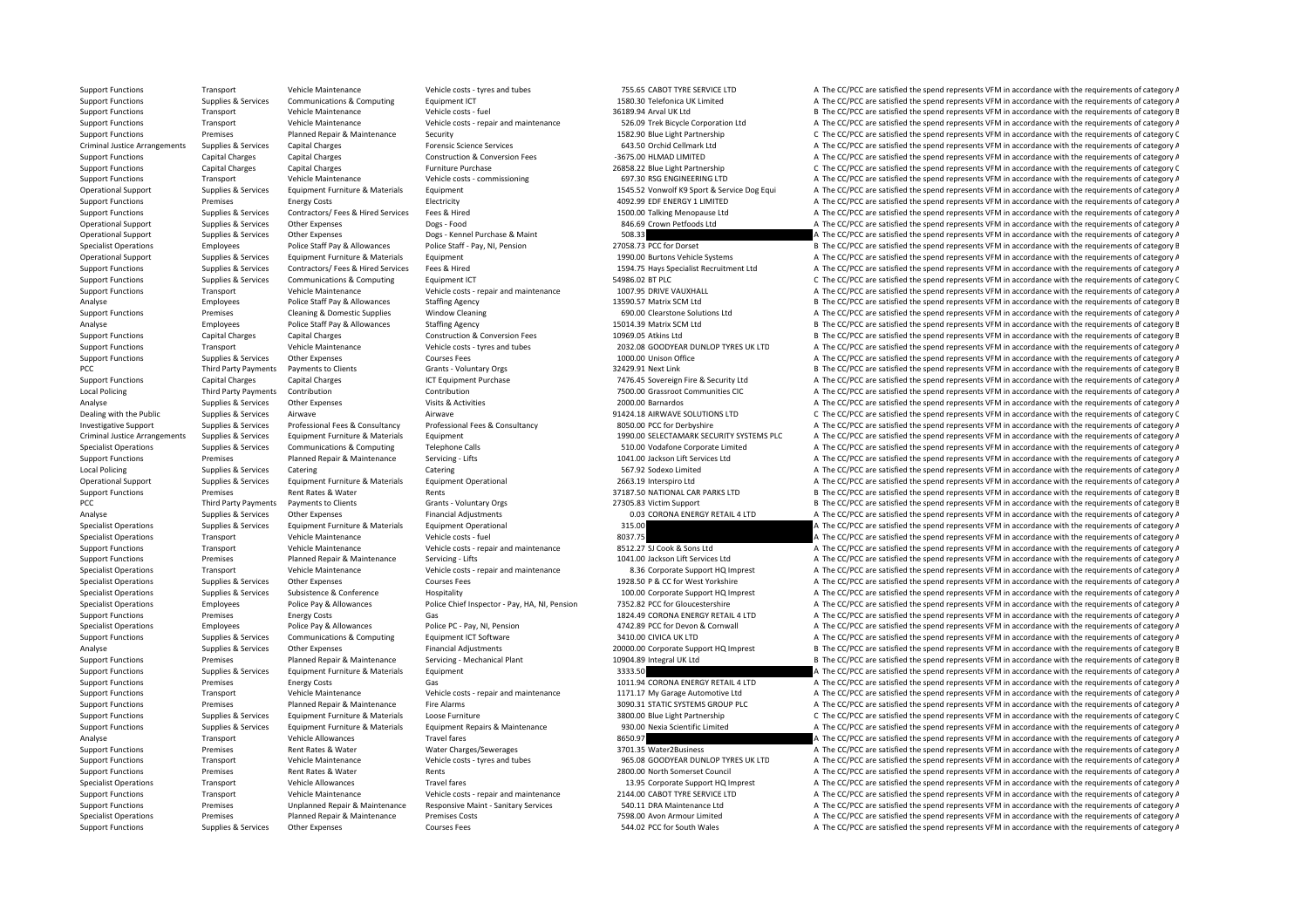Investigative Supplies & Services Capital Charges Forensic Science Services (Services Provides & Services Provides & Services Provides Capital Charges Provides Capital Charges Provides Capital Charges Provides Services Pro Operational Support Supplies & Services Other Expenses Horses - Farrier Costs Horses - Farrier Costs 670.00 A The CC/PCC are satisfied the spend represents VFM in accordance with the requirements of category A The Costs 67 Specialist Operations Supplies & Services Communications & Computing Telephone Calls 721.10 VODAFONE LTD (CORPORATE) A The CC/PCC are satisfied the spend represents VFM in accordance with the requirements of category A Sup Support Functions Supplies & Services Printing Stationery & Office Exp Postage 2000.00 Neopost Ltd A The CC/PCC are satisfied the spend represents VFM in accordance with the requirements of category A Support Functions Premises Planned Repair & Maintenance Fire Alarms 986.67 STATIC SYSTEMS GROUP PLC A The CC/PCC are satisfied the spend represents VFM in accordance with the requirements of category A Criminal Justice Arrangements Supplies & Services Other Expenses Remand costs Remand costs 828.63 Bidfood A The CC/PCC are satisfied the spend represents VFM in accordance with the requirements of category A Support Functions Capital Charges Capital Charges Construction & Conversion Other 2800.00 Romac Building Contractors Ltd A The CC/PCC are satisfied the spend represents VFM in accordance with the requirements of category A Criminal Justice Arrangements Supplies & Services Medical Fees Doctors - call out fees Doctors – call out fees<br>
Support Ference and The CC/PCC are satisfied the spend represents VFM in accordance with the requirements of c Third Party Payments Other Local Authorities or Forces Contributions to Other Forces 4841.69 PCC for Gloucestershire A The CC/PCC are satisfied the spend represents VFM in accordance with the requirements of category A Support Functions Capital Charges Capital Charges Capital Charges ICT Equipment Purchase 795.60 Lenovo Technology (UK) Ltd C The CC/PCC are satisfied the spend represents VFM in accordance with the requirements of category Support Functions Supplies & Services Capital Charges Forensic Science Services Forensic Science Services 795.60 Alere Toxicology PLC A The CC/PCC are satisfied the spend represents VFM in accordance with the requirements Support Functions Supplies & Services Subsistence & Conference Conference & Meeting Expenses 1422.55 AAFDA A The CC/PCC are satisfied the spend represents VFM in accordance with the requirements of category A Local Policing Supplies & Services Professional Fees & Consultancy Professional Fees & Consultancy Professional Fees & Consultancy Professional Fees & Consultance and a anitenance and the Supplies and the CONCC are satisfi Support Functions Transport Transport Maintenance (Vehicle Maintenance 2014). A The CC/PCC are satisfied the spend represents VFM in accordance with the requirements of category A Specialist Operations Premises Energy Costs Gas Gas Gas 617.52 CORONA ENERGY RETAIL 4 LTD A The CC/PCC are satisfied the spend represents VFM in accordance with the requirements of category A Criminal Justice Arrangements Supplies & Services Equipment Furniture & Materials Equipment 9000.00 Alere Toxicology PLC A The CC/PCC are satisfied the spend represents VFM in accordance with the requirements of category A A The CC/PCC are satisfied the spend represents VFM in accordance with the requirements of category A Local Policing Supplies & Services Other Expenses Courses Fees Courses Fees S250.00 Stonewall Equality Ltd A The CC/PCC are satisfied the spend represents VFM in accordance with the requirements of category A Support Functions Premises Premises Energy Costs Gas Gas Gas The CONNA ENERGY RETAIL 4 LTD A The CC/PCC are satisfied the spend represents VFM in accordance with the requirements of category A Investigations Supplies & Ser Investigations Supplies & Services Equipment Furniture & Materials Equipment 1824.00 BOF Group Ltd A The CC/PCC are satisfied the spend represents VFM in accordance with the requirements of category A Specialist Operations Employees Police Pay & Allowances Police PC · Pay, OT, NI, Pension 26751.95 PCC for Gloucestershire C The CC/PCC are satisfied the spend represents VFM in accordance with the requirements of category PCC Third Party Payments Payments to Clients Grants - Voluntary Orgs 14916.67 Resolve West B The CC/PCC are satisfied the spend represents VFM in accordance with the requirements of category B Vehicle Maintenance Vehicle C Support Functions Transport Vehicle Maintenance Vehicle costs - tyres and tubes 1388.52 GOODYEAR DUNLOP TYRES UK LTD A The CC/PCC are satisfied the spend represents VFM in accordance with the requirements of category A Support Functions Premises Rent Rates & Water Landlords Service Charge 262.17 Sedgemoor District Council A The CC/PCC are satisfied the spend represents VFM in accordance with the requirements of category A Criminal Justice Arrangements Supplies & Services Catering Catering Catering Catering Catering Catering Catering Catering Catering Catering Catering Catering Category A The CC/PCC are satisfied the spend represents VFM in Roads Policing Supplies & Services Printing Stationery & Office Exp Postage 5367.53 A The CC/PCC are satisfied the spend represents VFM in accordance with the requirements of category A The Criteria experiments of category Support Functions Supplies & Services Medical Fees Drugs Medical Requisites 102.50 A The CC/PCC are satisfied the spend represents VFM in accordance with the requirements of category A Support Functions Premises Rent Rates & Water Landlords Service Charge 262.17 Sedgemoor District Council A The CC/PCC are satisfied the spend represents VFM in accordance with the requirements of category A Supplies & Services Equipment Furniture & Materials Equipment Operational Equipment Operational 130.68 WA Products (UK) Ltd t/a SceneSafe A The CC/PCC are satisfied the spend represents VFM in accordance with the requireme Support Functions Transport Vehicle Maintenance Vehicle costs ‐ repair and maintenance 599.12 RSG ENGINEERING LTD A The CC/PCC are satisfied the spend represents VFM in accordance with the requirements of category A Local Policing Supplies & Services Subsistence Subsistence A Conference Hospitality Hospitality 794.28 Sodexo Limited A The CC/PCC are satisfied the spend represents VFM in accordance with the requirements of category A Th Analyse Supplies & Services Other Expenses Financial Adjustments Financial Adjustments 0.50 Sonic Communications (INT) Ltd A The CC/PCC are satisfied the spend represents VFM in accordance with the requirements of category Support Functions Supplies & Services Printing Stationery & Office Exp Postage 577.69 PURCHASE POWER A The CC/PCC are satisfied the spend represents VFM in accordance with the requirements of category A Support Functions Transport Vehicle Maintenance Vehicle Costs - repair and maintenance 695.78 Royal Devon and Exeter NHS Foundati A The CC/PCC are satisfied the spend represents VFM in accordance with the requirements of c Suppliers & Services Contractors/Fees & Hired Services Fees & Hired Services Fees & Hired Services Fees & Hired Services Fees & Hired Services Fees & Hired Services Fees & Hired 1410.00 SMSR (Social & Market Strategic Res Operational Support Supplies & Services Equipment Furniture & Materials Equipment Operational Equipment Operational and the Support of the COVIC are satisfied the spend represents VFM in accordance with the requirements of Specialist Operations Figures Employees Police Pay & Allowances Police Chief Inspector - Pay, HA, NI, Pension 7168.17 PCC for Wiltshire C The CC/PCC are satisfied the spend represents VFM in accordance with the requirement Specialist Operations Supplies & Services Subsistence Subsistence Accommodation Accommodation 65.83 Corporate Support HQ Imprest A The CC/PCC are satisfied the spend represents VFM in accordance with the requirements of ca Criminal Justice Arrangements Supplies & Services Other Expenses Maintenance of dogs/cats Maintenance of dogs/cats 814.16 A The CC/PCC are satisfied the spend represents VFM in accordance with the requirements of category Supplies & Services Professional Fees & Consultancy Professional Fees & Consultancy Professional Fees & Consultancy Professional Fees & Consultancy Professional Fees & Consultancy Professional Fees & Consultancy Profession Support Functions Supplies & Services Other Expenses Legal Costs & Services 2800.00 2000.00 A The CC/PCC are satisfied the spend represents VFM in accordance with the requirements of category A PCC Supplies & Services Catering Catering Catering Catering Catering Catering Catering Catering Catering Catering Catering Catering Catering Catering Catering Catering Catering Catering Catering Catering Catering Catering Criminal Justice Arrangements Supplies & Services Equipment Furniture & Materials Equipment Operational expendies and the Service of category A The CC/PCC are satisfied the spend represents VFM in accordance with the requi Support Functions Supplies & Services Communications & Computing Equipment ICT 19318.60 Vodafone 19318.60 Vodafone B The CC/PCC are satisfied the spend represents VFM in accordance with the requirements of category B Roads Policing Supplies & Services Printing Stationery & Office Exp Postage Printing Stationery & Office Exp Postage 2013 A The CC/PCC are satisfied the spend represents VFM in accordance with the requirements of category Disused Third Party Payments Payments to Clients Grants - Voluntary Orgs 24976.50 St Giles Trust B The CC/PCC are satisfied the spend represents VFM in accordance with the requirements of category B Criminal Justice Arrangements Supplies & Services Other Expenses Maintenance of dogs/cats Maintenance of dogs/cats 828.59 A The CC/PCC are satisfied the spend represents VFM in accordance with the requirements of category Support Functions Transport Vehicle Maintenance Vehicle costs - repair and maintenance 3078.32 SJ Cook & Sons Ltd A The CC/PCC are satisfied the spend represents VFM in accordance with the requirements of category A The Co Support Functions Transport Vehicle Maintenance Vehicle costs - fuel 1992 vehicle costs - fuel 7247.76 Certas Energy UK Ltd A The CC/PCC are satisfied the spend represents VFM in accordance with the requirements of categor Support Functions Transport Vehicle Allowances Travel fares Travel fares 103.50 College Chambers A The CC/PCC are satisfied the spend represents VFM in accordance with the requirements of category A Support Functions Premises Unplanned Repair & Maintenance Responsive Maint ‐ Roofs 976.05 DRA Maintenance Ltd A The CC/PCC are satisfied the spend represents VFM in accordance with the requirements of category A Criminal Justice Arrangements Supplies & Services Capital Charges Forensic Science Services Forensic Science Services 161.20 Orchid Cellmark Ltd A The CC/PCC are satisfied the spend represents VFM in accordance with the re Investigative Support Supplies & Services Capital Charges Forensic Science Services Forensic Science Services 3469.85 Orchid Cellmark Ltd A The CC/PCC are satisfied the spend represents VFM in accordance with the requireme Supplies & Services Contractors/Fees & Hired Services Fees & Hired The Services Fees & Hired The Services Fees & Hired The Services Fees & Hired The Services Fees & Hired The Services Fees & Hired The Magnetic Magnetic Ana Investigations Supplies & Services Catering Catering Catering Catering Catering Catering Catering Catering Catering Catering Catering Catering SA The CC/PCC are satisfied the spend represents VFM in accordance with the req Support Functions Premises Energy Costs Gas Gas Gas Stategory A The CC/PCC are satisfied the spend represents VFM in accordance with the requirements of category A Support Functions Transport Vehicle Allowances Travel fares Travel fares and the support HQ Imprest A The CC/PCC are satisfied the spend represents VFM in accordance with the requirements of category A Support Functions Transport Vehicle Maintenance Vehicle Vehicle Costs - repair and maintenance 616.33 Alliance 4utomotive T/A Mill Autog A The CC/PCC are satisfied the spend represents VFM in accordance with the requiremen Specialist Operations Supplies & Services Other Expenses Courses Fees Courses Fees 3857.00 College of Policing Ltd A The CC/PCC are satisfied the spend represents VFM in accordance with the requirements of category A The C A The CC/PCC are satisfied the spend represents VFM in accordance with the requirements of category A Analyse Supplies & Services Other Expenses Financial Adjustments Financial Adjustments **Financial Adjustments** -0.02 Interspiro Ltd A The CC/PCC are satisfied the spend represents VFM in accordance with the requirements of Support Functions Supplies & Services Communications & Computing Equipment ICT Software and a state and a state and a state of the CC/PCC are satisfied the spend represents VFM in accordance with the requirements of catego B The CC/PCC are satisfied the spend represents VFM in accordance with the requirements of category E Local Policing Third Party Payments Payments to Clients Grants - Voluntary Orgs 32294.00 BATH & NORTH EAST SOMERSET COUNCIL B The CC/PCC are satisfied the spend represents VFM in accordance with the requirements of categor Support Functions Transport Vehicle Maintenance Vehicle costs - repair and maintenance 690.48 DRIVE VAUXHALL A The CC/PCC are satisfied the spend represents VFM in accordance with the requirements of category A Investigations Supplies & Services Catering Catering Catering Catering Catering Catering Catering Catering Catering Catering Catering Catering Table 1990 Page FM Limited A The CC/PCC are satisfied the spend represents VFM Support Functions Transport Vehicle Workshops/Maintenance Vehicle recovery 677.00 AA Business Services A The CC/PCC are satisfied the spend represents VFM in accordance with the requirements of category A